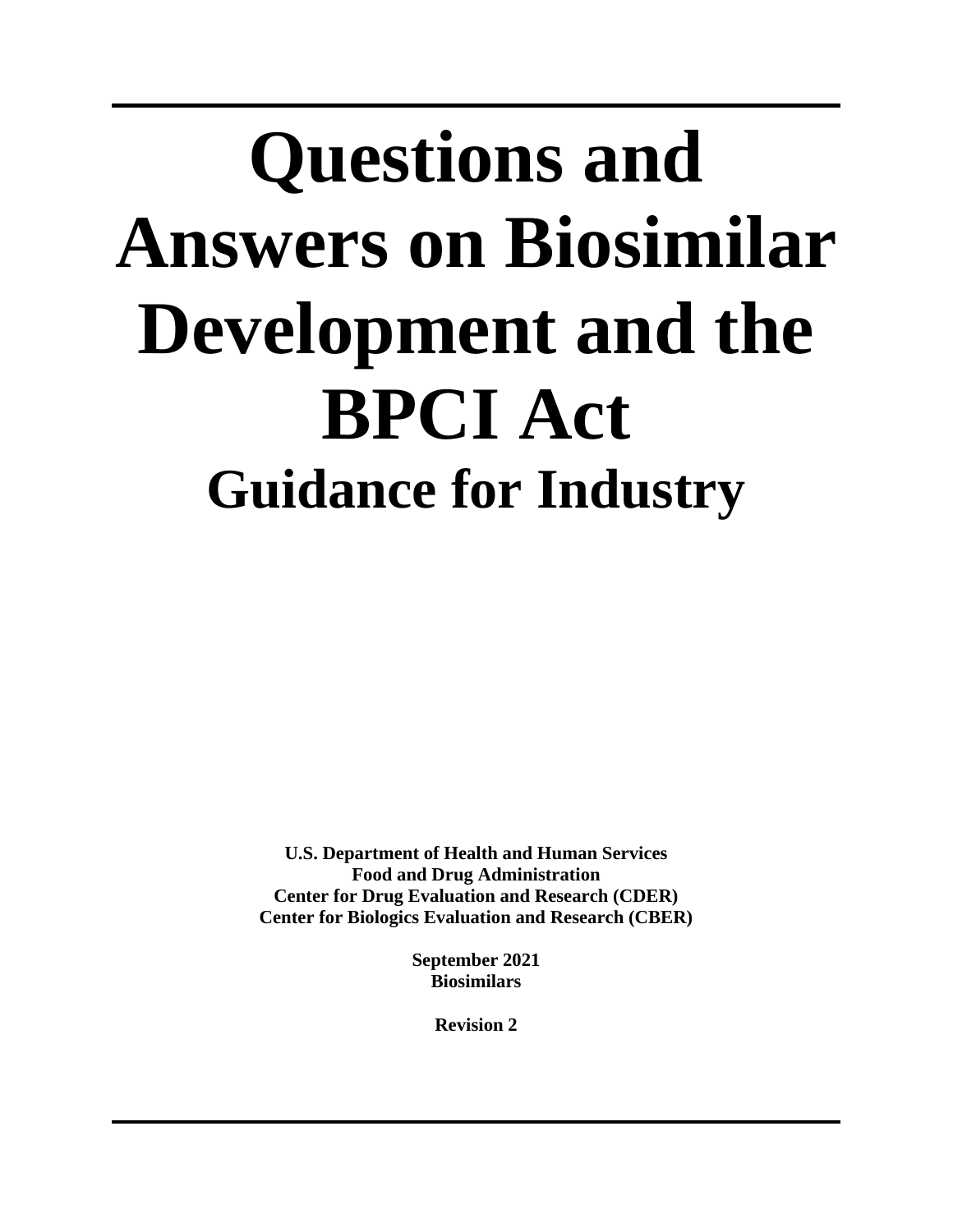# **Questions and Answers on Biosimilar Development and the BPCI Act Guidance for Industry**

*Additional copies are available from:*

*Office of Communications, Division of Drug Information Center for Drug Evaluation and Research Food and Drug Administration 10001 New Hampshire Ave., Hillandale Bldg., 4th Floor Silver Spring, MD 20993-0002 Phone: 855-543-3784 or 301-796-3400; Fax: 301-431-6353 Email: druginfo@fda.hhs.gov*  <https://www.fda.gov/Drugs/GuidanceComplianceRegulatoryInformation/Guidances/default.htm>

*and/or*

*Office of Communication, Outreach and Development Center for Biologics Evaluation and Research Food and Drug Administration 10903 New Hampshire Ave., Bldg. 71, Room 3128 Silver Spring, MD 20993-0002 Phone: 800-835-4709 or 240-402-8010 Email: ocod@fda.hhs.gov* [https://www.fda.gov/vaccines-blood-biologics/guidance-compliance-regulatory-information-biologics/biologics](https://www.fda.gov/vaccines-blood-biologics/guidance-compliance-regulatory-information-biologics/biologics-guidances)[guidances](https://www.fda.gov/vaccines-blood-biologics/guidance-compliance-regulatory-information-biologics/biologics-guidances)

> **U.S. Department of Health and Human Services Food and Drug Administration Center for Drug Evaluation and Research (CDER) Center for Biologics Evaluation and Research (CBER)**

> > **September 2021 Biosimilars**

> > > **Revision 2**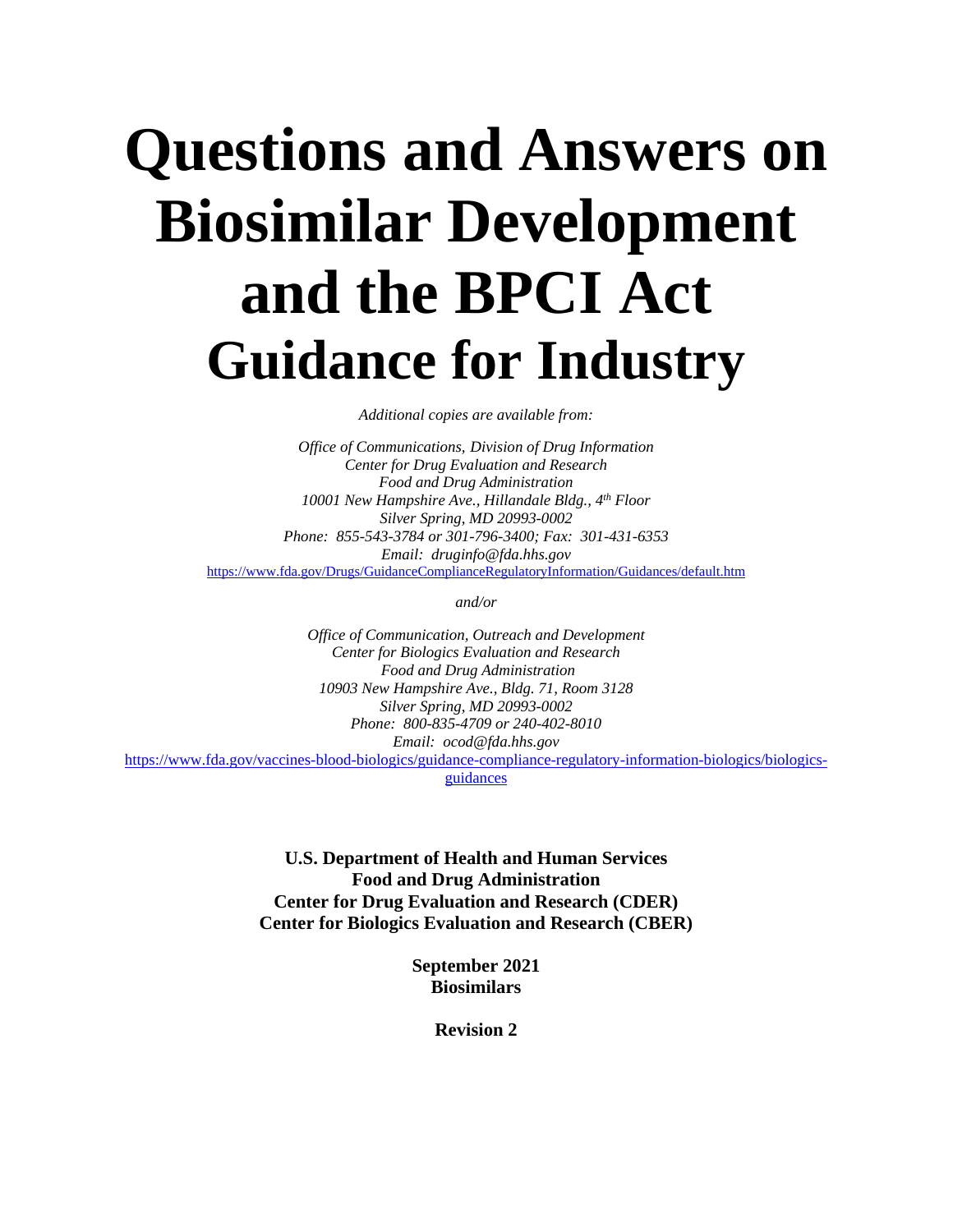# **TABLE OF CONTENTS**

|  | Whom should a sponsor contact with questions about its proposed development program for<br><i>O.I.1.</i>                                                                                                                                                                           |  |
|--|------------------------------------------------------------------------------------------------------------------------------------------------------------------------------------------------------------------------------------------------------------------------------------|--|
|  | When should a sponsor request a meeting with FDA to discuss its development program for<br><i>O.I.2.</i><br>a proposed biosimilar product or a proposed interchangeable product, and what data and<br>information should a sponsor provide to FDA as background for this meeting?4 |  |
|  | Q.I.3. Can a proposed biosimilar product have a formulation that is different from the reference                                                                                                                                                                                   |  |
|  | Q.I.4. Can a proposed biosimilar product have a delivery device or container closure system that                                                                                                                                                                                   |  |
|  | Can an applicant obtain licensure of a proposed biosimilar product for fewer than all<br><i>O.I.5.</i>                                                                                                                                                                             |  |
|  | Q.I.6. Can an applicant obtain licensure of a proposed biosimilar product for fewer than all<br>presentations (e.g., strengths or delivery device or container closure systems) for which a reference                                                                              |  |
|  | Q.I.7. Can an applicant obtain licensure of a proposed biosimilar product for fewer than all                                                                                                                                                                                       |  |
|  | Can a sponsor use comparative animal or clinical data with a non-U.S.-licensed product to<br><i>O.I.8.</i><br>support a demonstration that the proposed product is biosimilar to the reference product?7                                                                           |  |
|  | Is a clinical study to assess the potential of the biological product to delay cardiac<br><i>O.I.9.</i><br>repolarization (a QT/QTc study) or a drug-drug interaction study generally needed for licensure of                                                                      |  |
|  | Q.I.10. How long and in what manner should sponsors retain reserve samples of the biological<br>products used in comparative clinical PK and/or PD studies intended to support a $351(k)$                                                                                          |  |
|  | Q.I.13. What constitutes "publicly-available information" regarding FDA's previous<br>determination that the reference product is safe, pure, and potent to include in a $351(k)$ application?                                                                                     |  |
|  | Can an applicant obtain a determination of interchangeability between its proposed<br>Q.I.14.                                                                                                                                                                                      |  |
|  | Is a pediatric assessment under the Pediatric Research Equity Act (PREA) required for a<br>Q.I.15.                                                                                                                                                                                 |  |
|  | How can a proposed biosimilar product applicant fulfill the requirement for pediatric<br>Q.I.16.                                                                                                                                                                                   |  |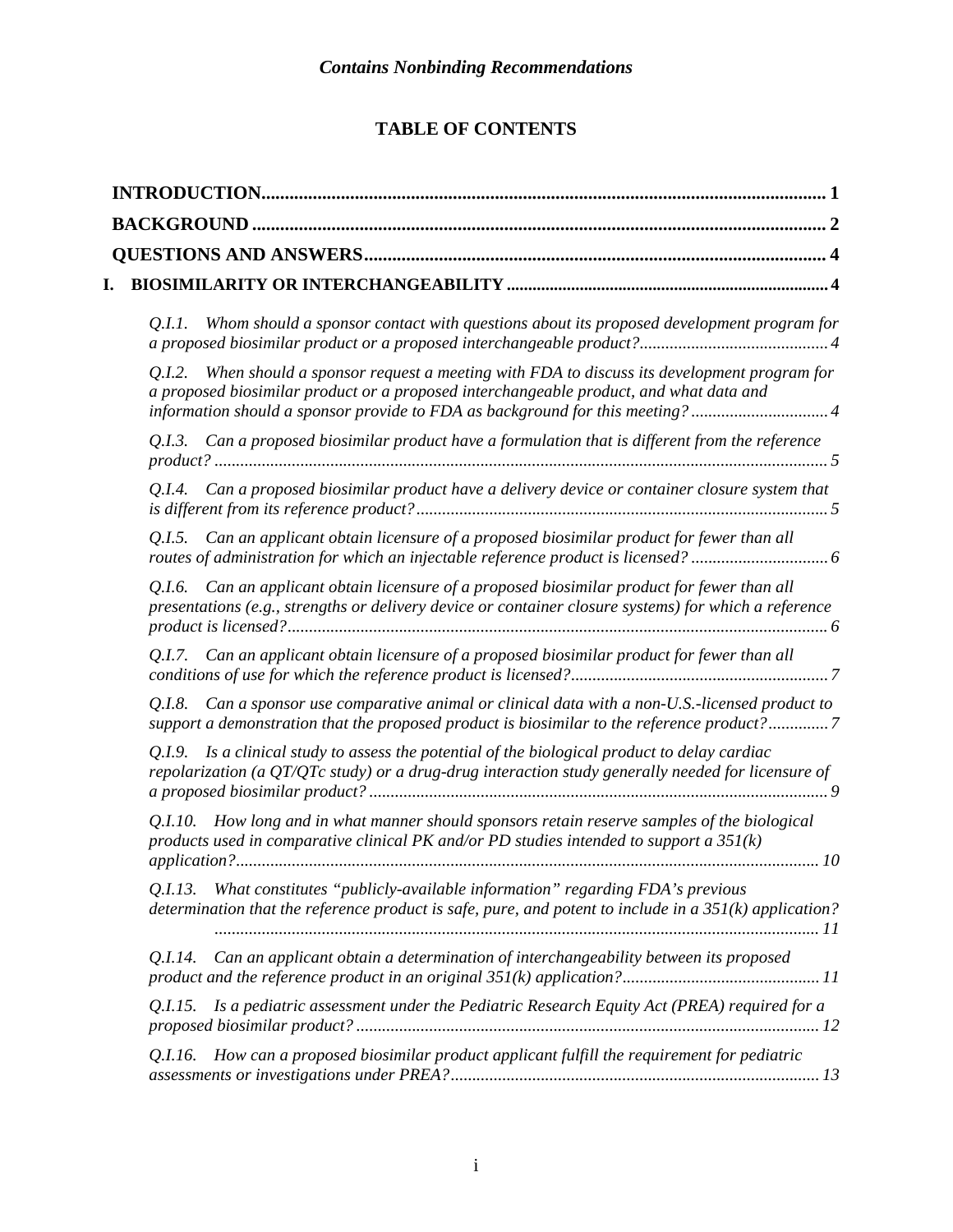| Q.I.17. When should a proposed biosimilar product applicant submit an initial pediatric study                                                                                                                                                                                                                     |
|-------------------------------------------------------------------------------------------------------------------------------------------------------------------------------------------------------------------------------------------------------------------------------------------------------------------|
| Q.I.18. For biological products intended to be injected, how can an applicant demonstrate that its<br>proposed biosimilar product has the same dosage form as the reference product?17                                                                                                                            |
| Q.I.19. If a non-U.S.-licensed product is proposed for importation and use in the United States in<br>a clinical investigation intended to support licensure of a proposed product under section $351(k)$<br>(e.g., a bridging clinical PK and/or PD study), is a separate IND required for the non-U.S.-licensed |
| $Q.I.20.$ What is the nature and type of information that a sponsor should provide to support a                                                                                                                                                                                                                   |
| Q.I.21. May a sponsor seek approval, in a $35I(k)$ application or a supplement to an approved<br>$35I(k)$ BLA, of a route of administration, a dosage form, or a strength that is different from that of                                                                                                          |
| Q.I.22. May a sponsor seek approval, in a $35I(k)$ application or a supplement to an approved<br>$35I(k)$ BLA, for a condition of use that has not previously been approved for the reference product?                                                                                                            |
| Q.I.24. May an applicant submit data and information to support approval of a proposed<br>biosimilar or interchangeable product for an indication for which the reference product has                                                                                                                             |
| II. PROVISIONS RELATED TO REQUIREMENT TO SUBMIT A BLA FOR A "BIOLOGICAL                                                                                                                                                                                                                                           |
|                                                                                                                                                                                                                                                                                                                   |
| Q.II.2. How is "product class" defined for purposes of determining whether an application for a<br>biological product may be submitted under section 505 of the FD&C Act during the transition                                                                                                                    |
| Q.II.3. What type of marketing application should be submitted for a proposed antibody-drug                                                                                                                                                                                                                       |
|                                                                                                                                                                                                                                                                                                                   |
| Q.III.1. Can an applicant include in its $35I(a)$ BLA submission a request for reference product                                                                                                                                                                                                                  |
| Q.III.2. How can a prospective biosimilar applicant determine whether there is unexpired orphan                                                                                                                                                                                                                   |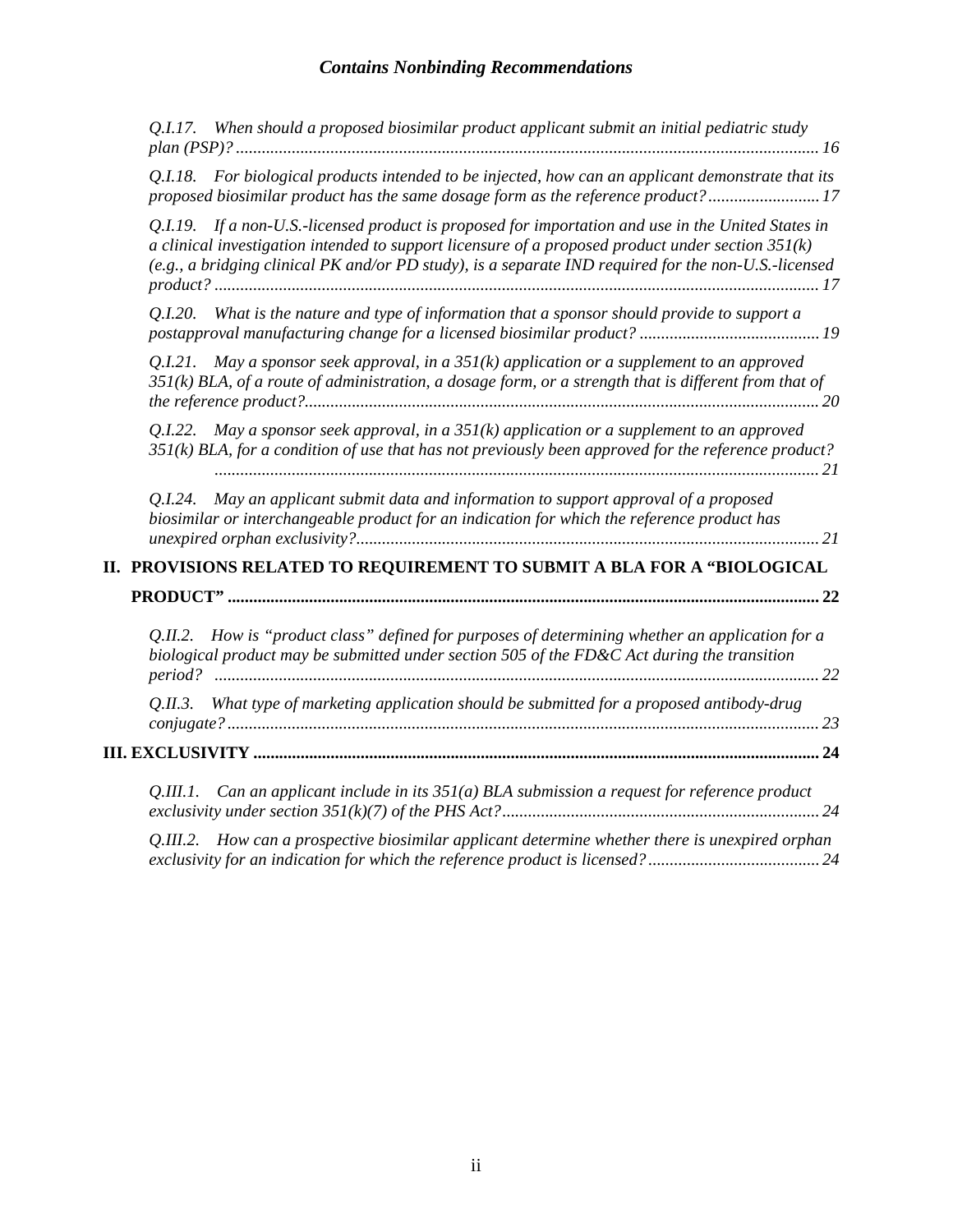# **Questions and Answers on Biosimilar Development and the BPCI Act Guidance for Industry[1](#page-4-1)**

This guidance represents the current thinking of the Food and Drug Administration (FDA or Agency) on this topic. It does not establish any rights for any person and is not binding on FDA or the public. You can use an alternative approach if it satisfies the requirements of the applicable statutes and regulations. To discuss an alternative approach, contact the FDA office responsible for this guidance as listed on the title page.

# <span id="page-4-0"></span>**INTRODUCTION**

This guidance document provides answers to common questions from prospective applicants and other interested parties regarding the Biologics Price Competition and Innovation Act of 2009 (BPCI Act). The question and answer  $(O&A)$  format is intended to inform prospective applicants and facilitate the development of proposed *biosimilars* and *interchangeable biosimilars*, [2](#page-4-2) as well as describe FDA's interpretation of certain statutory requirements added by the BPCI Act.

The BPCI Act created an abbreviated licensure pathway in section 351(k) of the Public Health Service Act (PHS Act) for biological products shown to be biosimilar to, or interchangeable with, an FDA-licensed biological reference product (see sections 7001 through 7003 of the Patient Protection and Affordable Care Act (Pub. L. 111–148) (ACA)). FDA believes that guidance for industry that provides answers to commonly asked questions regarding FDA's interpretation of the BPCI Act will enhance transparency and facilitate the development and approval of biosimilar and interchangeable products. In addition, these Q&As respond to questions the Agency has received from applicants regarding the submission of biologics license applications (BLAs) for biosimilar and interchangeable products. FDA intends to update this final guidance document to include additional Q&As as appropriate.

<span id="page-4-1"></span><sup>&</sup>lt;sup>1</sup> This guidance was prepared by the Center for Drug Evaluation and Research (CDER) and the Center for Biologics Evaluation and Research (CBER) at the Food and Drug Administration (FDA or the Agency). We update guidances periodically. To make sure you have the most recent version of a guidance, check the FDA Drugs guidance web page a[t https://www.fda.gov/Drugs/GuidanceComplianceRegulatoryInformation/Guidances/default.htm.](https://www.fda.gov/Drugs/GuidanceComplianceRegulatoryInformation/Guidances/default.htm)

<span id="page-4-2"></span> $2 \text{ In this guidance, the following terms are used to describe biological products licensed under section 351(k) of the$ PHS Act: (1) *biosimilar* or *biosimilar product* refers to a product that FDA has determined to be biosimilar to the reference product (see sections 351(i)(2) and 351(k)(2) of the PHS Act) and (2) *interchangeable biosimilar* or *interchangeable product* refers to a biosimilar product that FDA has also determined to be interchangeable with the reference product (see sections 351(i)(3) and 351(k)(4) of the PHS Act). The terms *proposed biosimilar product* and *proposed interchangeable product* are used to describe a product that is under development or is the subject of a pending 351(k) BLA. Biosimilarity, interchangeability, and related issues are discussed in more detail in the [BACKGROUND](#page-5-0) section of this guidance.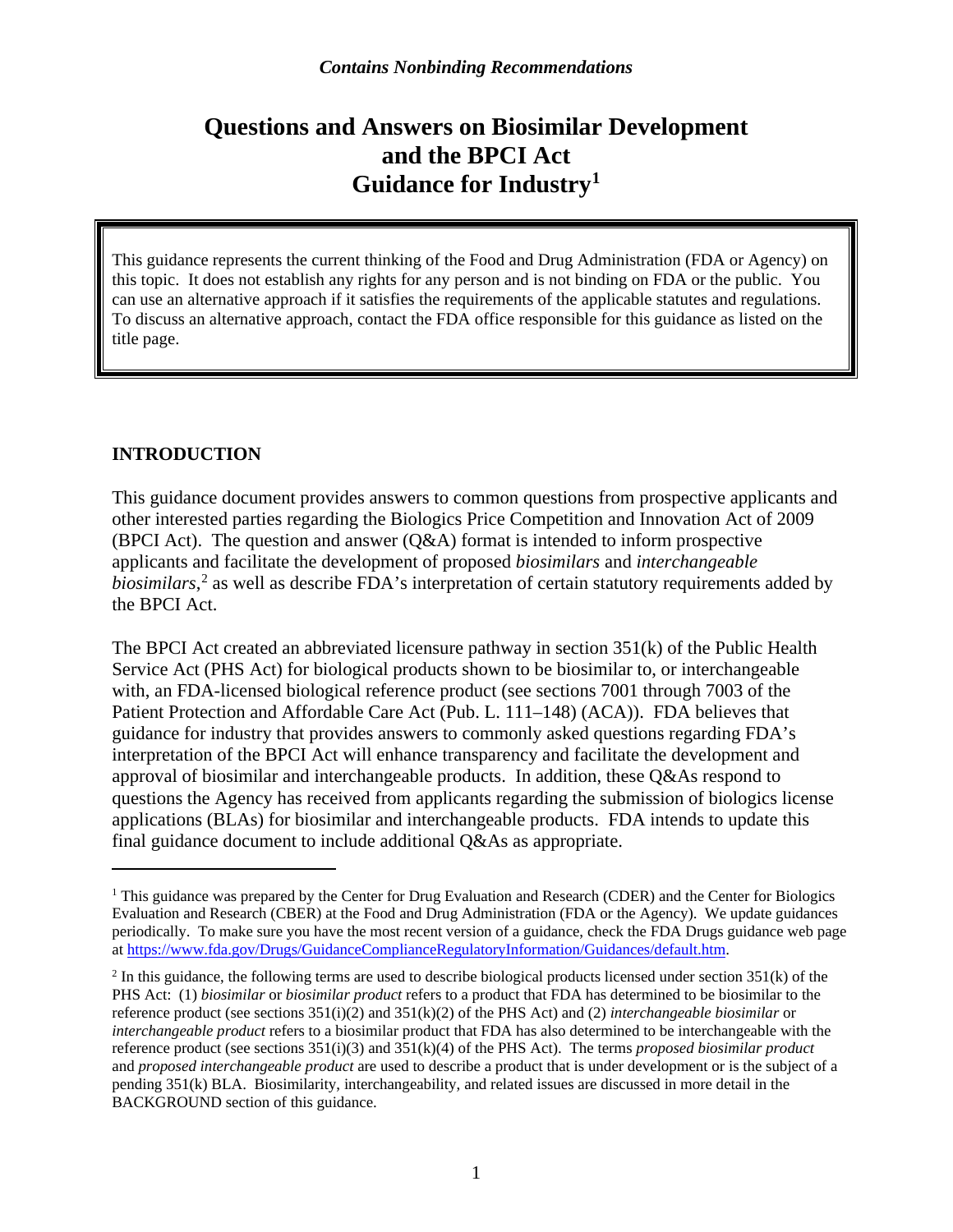This final guidance document is part of a series of guidance documents that FDA developed to facilitate development of biosimilar and interchangeable products.

The final guidance documents issued to date address a broad range of issues, including:

- *Clinical Pharmacology Data to Support a Demonstration of Biosimilarity to a Reference Product* (December 2016)
- *Considerations in Demonstrating Interchangeability With a Reference Product* (May 2019)
- *Labeling for Biosimilar Products* (July 2018)
- *Scientific Considerations in Demonstrating Biosimilarity to a Reference Product* (April 2015)

In addition, FDA has published draft guidance documents related to the BPCI Act, which, when finalized, will represent FDA's current thinking. These draft guidance documents include:

- *Biosimilarity and Interchangeability: Additional Draft Q&As on Biosimilar Development and the BPCI Act* (November 2020)
- *Development of Therapeutic Protein Biosimilars: Comparative Analytical Assessment and Other Quality-Related Considerations* (May 2019)
- *Formal Meetings Between the FDA and Sponsors or Applicants of BsUFA Products* (June 2018)
- *New and Revised Draft Q&As on Biosimilar Development and the BPCI Act (Revision 3)* (September 2021)
- *Reference Product Exclusivity for Biological Products Filed Under Section 351(a) of the PHS Act* (August 2014)

The contents of this document do not have the force and effect of law and are not meant to bind the public in any way, unless specifically incorporated into a contract. This document is intended only to provide clarity to the public regarding existing requirements under the law. FDA guidance documents, including this guidance, should be viewed only as recommendations, unless specific regulatory or statutory requirements are cited. The use of the word *should* in Agency guidances means that something is suggested or recommended, but not required.

# <span id="page-5-0"></span>**BACKGROUND**

# *The BPCI Act*

The BPCI Act was enacted as part of the ACA on March 23, 2010. The BPCI Act amended the PHS Act and other statutes to create an abbreviated licensure pathway for biological products shown to be biosimilar to, or interchangeable with, an FDA-licensed biological reference product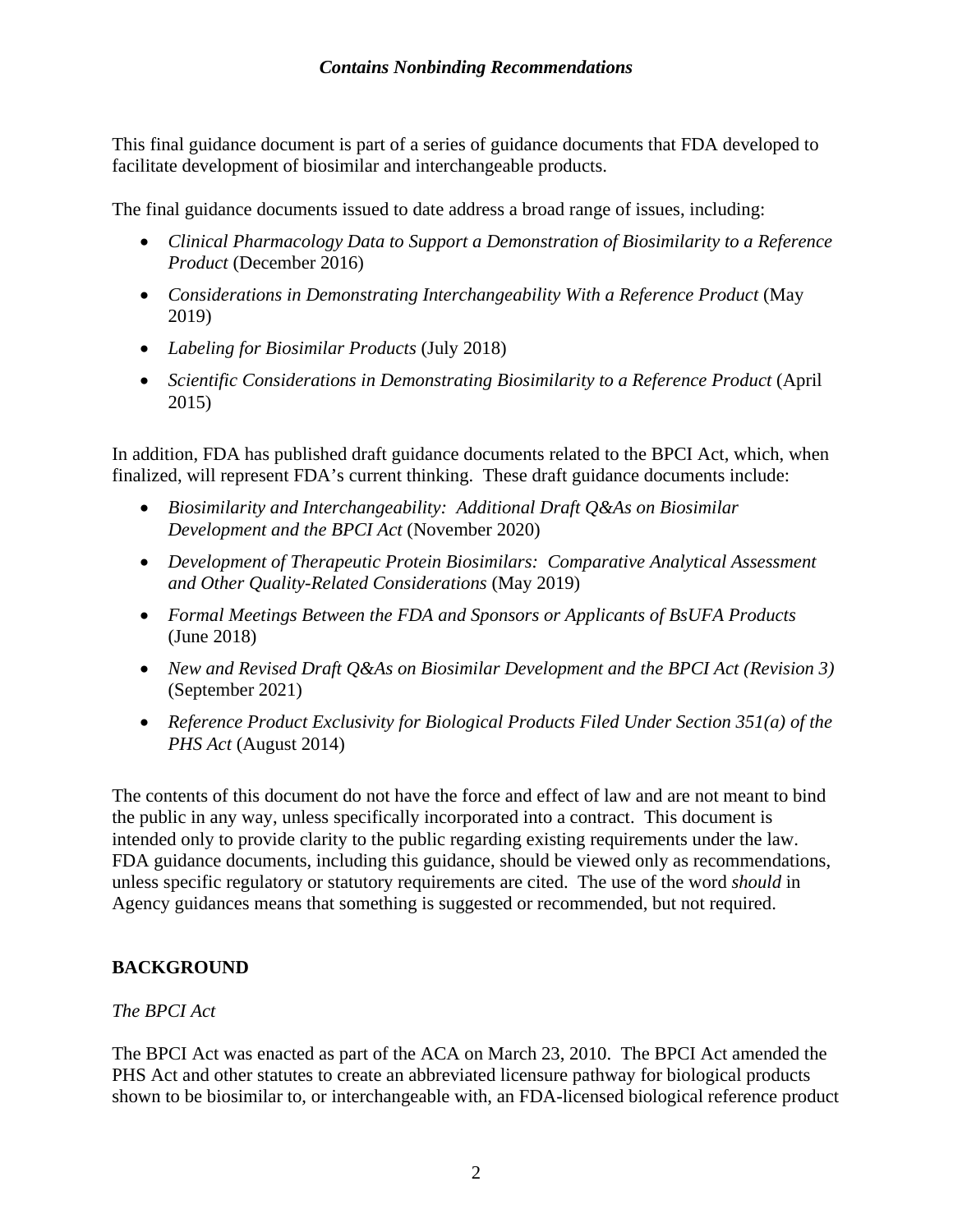(see sections 7001 through 7003 of the ACA). Section 351(k) of the PHS Act (42 U.S.C.  $262(k)$ , added by the BPCI Act, sets forth the requirements for the licensure of a proposed biosimilar or proposed interchangeable biosimilar.

Section 351(i) defines *biosimilarity* to mean "that the biological product is highly similar to the reference product notwithstanding minor differences in clinically inactive components" and that "there are no clinically meaningful differences between the biological product and the reference product in terms of the safety, purity, and potency of the product" (see section 351(i)(2) of the PHS Act).

A BLA submitted under section 351(k) (a "351(k) BLA") must contain, among other things, information demonstrating that the biological product is biosimilar to a reference product based upon data derived from analytical studies, animal studies, and a clinical study or studies (see section  $351(k)(2)(A)(i)(I)$  of the PHS Act). FDA has the discretion to determine that an element described in section  $351(k)(2)(A)(i)(I)$  is unnecessary in a  $351(k)$  BLA (see section  $351(k)(2)(A)(ii)$  of the PHS Act). To meet the standard for "interchangeability," an applicant must provide sufficient information to demonstrate biosimilarity to the reference product and also to demonstrate that the biological product can be expected to produce the same clinical result as the reference product in any given patient, and if the biological product is administered more than once to an individual, the risk in terms of safety or diminished efficacy of alternating or switching between the use of the biological product and the reference product is not greater than the risk of using the reference product without such alternation or switch (see section  $351(k)(4)$  of the PHS Act). Interchangeable products may be substituted for the reference product without the intervention of the prescribing healthcare provider (see section 351(i)(3) of the PHS Act).

# *Biosimilar Development and the BPCI Act "Question and Answer" Guidance Format*

The Q&A guidances for biosimilars contain Q&As about biosimilar and interchangeable products. This guidance includes all Q&As that are in final form. The draft guidance *Biosimilarity and Interchangeability: Additional Draft Q&As on Biosimilar Development and the BPCI Act (Additional Draft Q&A Guidance)* (November 2020) and the draft guidance *New and Revised Draft Q&As on Biosimilar Development and the BPCI Act (Revision 3) (New and Revised Draft Q&A Guidance)* (September 2021) contain Q&As that are draft. After FDA has considered any comments on the Q&As contained in the draft guidances received during the relevant comment period and, as appropriate, incorporated suggested changes to the Q&A, individual Q&As will be moved to the final guidance document. FDA will endeavor to maintain one Q&A guidance in draft and the other Q&A guidance in final.

FDA will provide the publication date of the current version of each Q&A, and information about whether the Q&A has been added to or modified in this final guidance document. FDA has maintained the original numbering of the guidance Q&As used in the December 2018 final guidance document (*Questions and Answers on Biosimilar Development and the BPCI Act*) and December 2018 draft guidance document (*New and Revised Draft Q&As on Biosimilar Development and the BPCI Act (Revision 2)*), and the *Additional Draft Q&A Guidance*. For ease of reference, a Q&A retains the same number when it moves from a draft guidance document to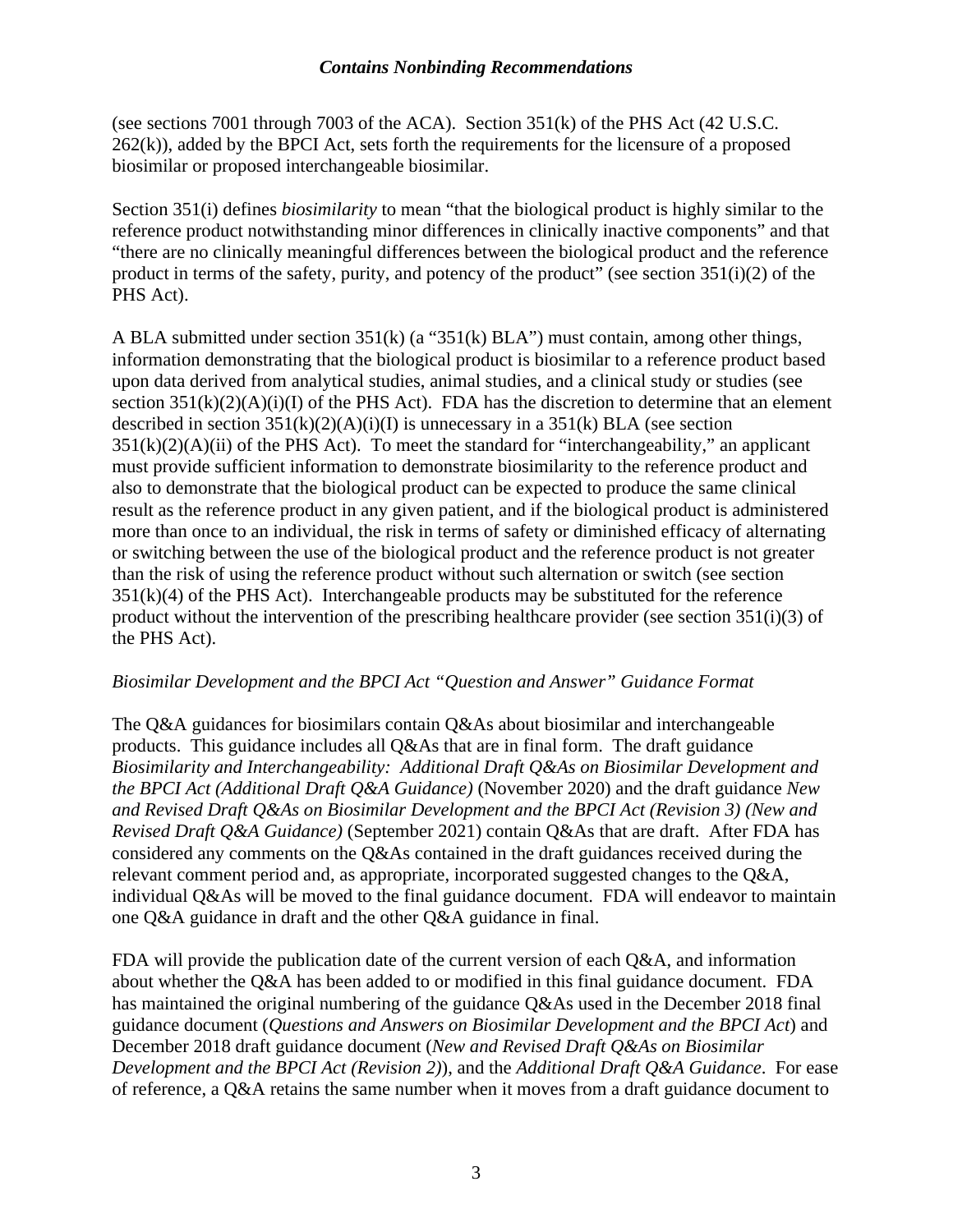the final guidance document and, where appropriate, when a Q&A is withdrawn from the final guidance document and moved to a draft guidance document. When Q&As from the *Additional Draft Q&A Guidance* and *New and Revised Draft Q&A Guidance* are finalized and moved to the final guidance document, the final guidance document will clearly identify the draft guidance in which the Q&As were issued.

A Q&A that was previously in the final guidance document may be withdrawn and moved to a draft guidance document if FDA determines that the Q&A should be revised and reissued in a revised draft Q&A for comment. A Q&A also may be withdrawn and removed from the Q&A guidance documents if, for instance, the issue addressed in the Q&A is addressed in another FDA guidance document.

Where a Q&A has been withdrawn from a draft or final guidance document, this is marked in the final guidance document by several asterisks between nonconsecutively numbered Q&As, and where appropriate, explanatory text.

# <span id="page-7-0"></span>**QUESTIONS AND ANSWERS**

# <span id="page-7-1"></span>**I. BIOSIMILARITY OR INTERCHANGEABILITY**

- <span id="page-7-2"></span>*Q.I.1. Whom should a sponsor contact with questions about its proposed development program for a proposed biosimilar product or a proposed interchangeable product? [Final December 2018]*
- A.I.1. FDA provides current contact information on its website, "Biosimilars," available at<https://www.fda.gov/biosimilars> (click on the link, "Industry Information and Guidance" listed in the left column).
- <span id="page-7-3"></span>*Q.I.2. When should a sponsor request a meeting with FDA to discuss its development program for a proposed biosimilar product or a proposed interchangeable product, and what data and information should a sponsor provide to FDA as background for this meeting? [Final December 2018]*
- A.I.2. See FDA's draft guidance for industry *Formal Meetings Between the FDA and Sponsors or Applicants of BsUFA Products*, [3](#page-7-4) for a description of the different meeting types intended to facilitate biosimilar development programs in accordance with the Biosimilar User Fee Act of 2012 (BsUFA), as reauthorized by the Biosimilar User Fee Amendments of 2017 (BsUFA II) and the criteria/data needed to support the request. The type of meeting granted will depend on the

<span id="page-7-4"></span><sup>&</sup>lt;sup>3</sup> This draft guidance, when finalized, will represent FDA's current thinking on this topic.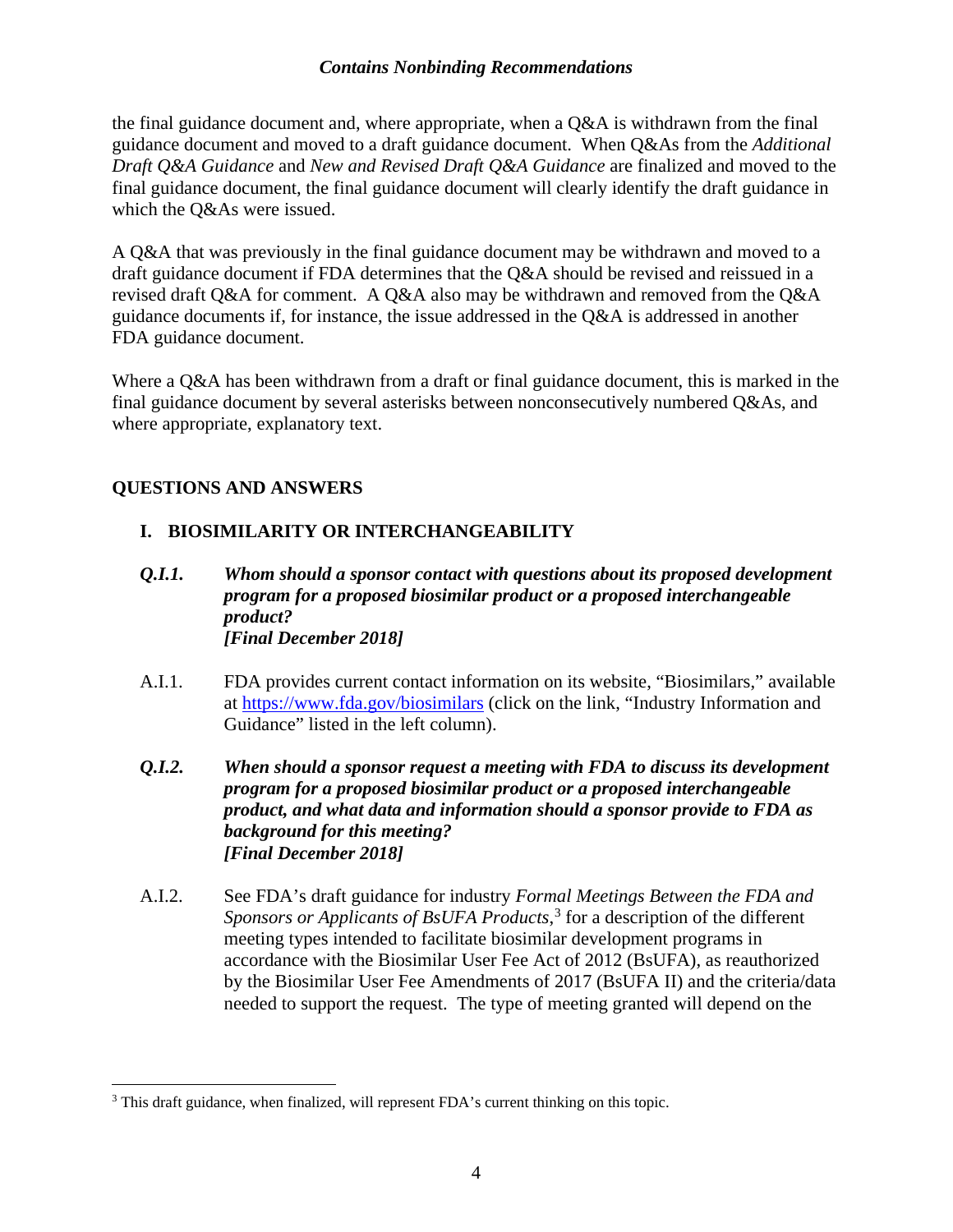stage of product development and whether the information submitted in the meeting package meets the criteria for the type of meeting.

# <span id="page-8-0"></span>*Q.I.3. Can a proposed biosimilar product have a formulation that is different from the reference product? [Updated/Retained in Final September 2021]*

A.I.3. Differences between the formulation of a proposed biosimilar product and the reference product may be acceptable. A 351(k) application must contain information demonstrating that the biological product is highly similar to the reference product notwithstanding minor differences in clinically inactive components. In addition, an applicant would need to demonstrate that there are no clinically meaningful differences between the biological product and the reference product in terms of safety, purity, and potency. It may be possible, for example, for a proposed biosimilar product formulated without human serum albumin to demonstrate biosimilarity to a reference product formulated with human serum albumin. For more information about FDA's current thinking on the interpretation of the statutory standard for biosimilarity, see FDA's guidance for industry *Scientific Considerations in Demonstrating Biosimilarity to a Reference Product*, and draft guidance for industry *Development of Therapeutic Protein Biosimilars: Comparative Analytical Assessment and Other Quality-Related Considerations.* [4](#page-8-2)

# <span id="page-8-1"></span>*Q.I.4. Can a proposed biosimilar product have a delivery device or container closure system that is different from its reference product? [Updated/Retained in Final September 2021]*

A.I.4. Some design differences in the delivery device or container closure system used with the proposed biosimilar product may be acceptable, as long as the proposed product meets the standards for biosimilarity, including that such differences would not result in a condition of use that has not been previously approved for the reference product or a dosage form, strength, or route of administration that differs from that of the reference product. It may be possible, for example, for an applicant to obtain licensure of a proposed biosimilar product in a prefilled syringe or in an auto-injector device (which are considered the same dosage form), even if the reference product is licensed in a vial presentation, provided that the proposed biosimilar product meets the statutory standard for biosimilarity and adequate performance data for the delivery device or container closure system are provided. For a proposed biosimilar product in a different delivery device or container closure system, as a scientific matter, the delivery device or container closure system must be shown to be compatible for use with the final formulation of the biological product through appropriate studies, including, for example, extractable/leachable studies and stability studies. Also, for design differences in

<span id="page-8-2"></span><sup>4</sup> This draft guidance, when finalized, will represent FDA's current thinking on this topic.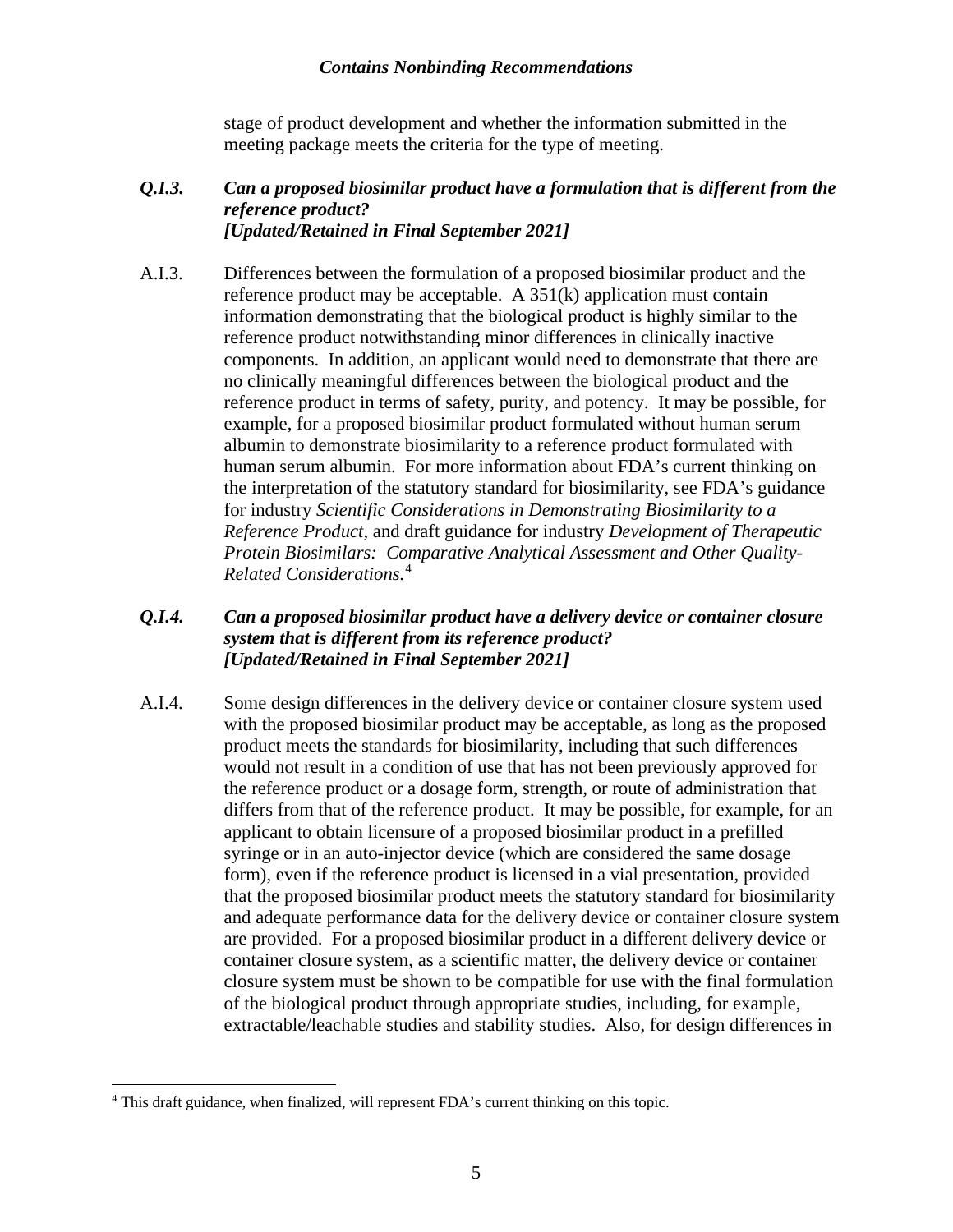the delivery device or container closure system, performance testing and a human factors study may be needed.

However, an applicant will not be able to obtain licensure of a proposed biosimilar product when a design difference in the delivery device or container closure system results in any of the following:

- A clinically meaningful difference between the proposed biosimilar product and the reference product in terms of safety, purity, and potency;
- A different route of administration;
- A condition of use (e.g., indication, dosing regimen) for which the reference product has not been previously approved; or
- A proposed biosimilar product that otherwise does not meet the standard for biosimilarity.

A proposed biosimilar product in a delivery device will be considered a combination product and may, in some instances, require a separate application for the device.

# <span id="page-9-0"></span>*Q.I.5. Can an applicant obtain licensure of a proposed biosimilar product for fewer than all routes of administration for which an injectable reference product is licensed? [Final April 2015]*

A.I.5. Yes. An applicant may obtain licensure of a proposed biosimilar product for fewer than all routes of administration for which an injectable reference product is licensed. An applicant must demonstrate that there are no clinically meaningful differences between the proposed biosimilar product and the reference product in terms of safety, purity, and potency. In a limited number of circumstances, this may include providing information from one or more studies using a route of administration for which licensure is not requested (e.g., a study using subcutaneous administration may provide a more sensitive comparative assessment of immunogenicity of the reference product and a proposed biosimilar product, even though licensure of the proposed biosimilar product is requested only for the intravenous route of administration).

# <span id="page-9-1"></span>*Q.I.6. Can an applicant obtain licensure of a proposed biosimilar product for fewer than all presentations (e.g., strengths or delivery device or container closure systems) for which a reference product is licensed? [Final December 2018]*

A.I.6. An applicant is not required to obtain licensure of a proposed biosimilar product for all presentations for which the reference product is licensed. However, if an applicant seeks licensure for a particular indication or other condition of use for which the reference product is licensed and that indication or condition of use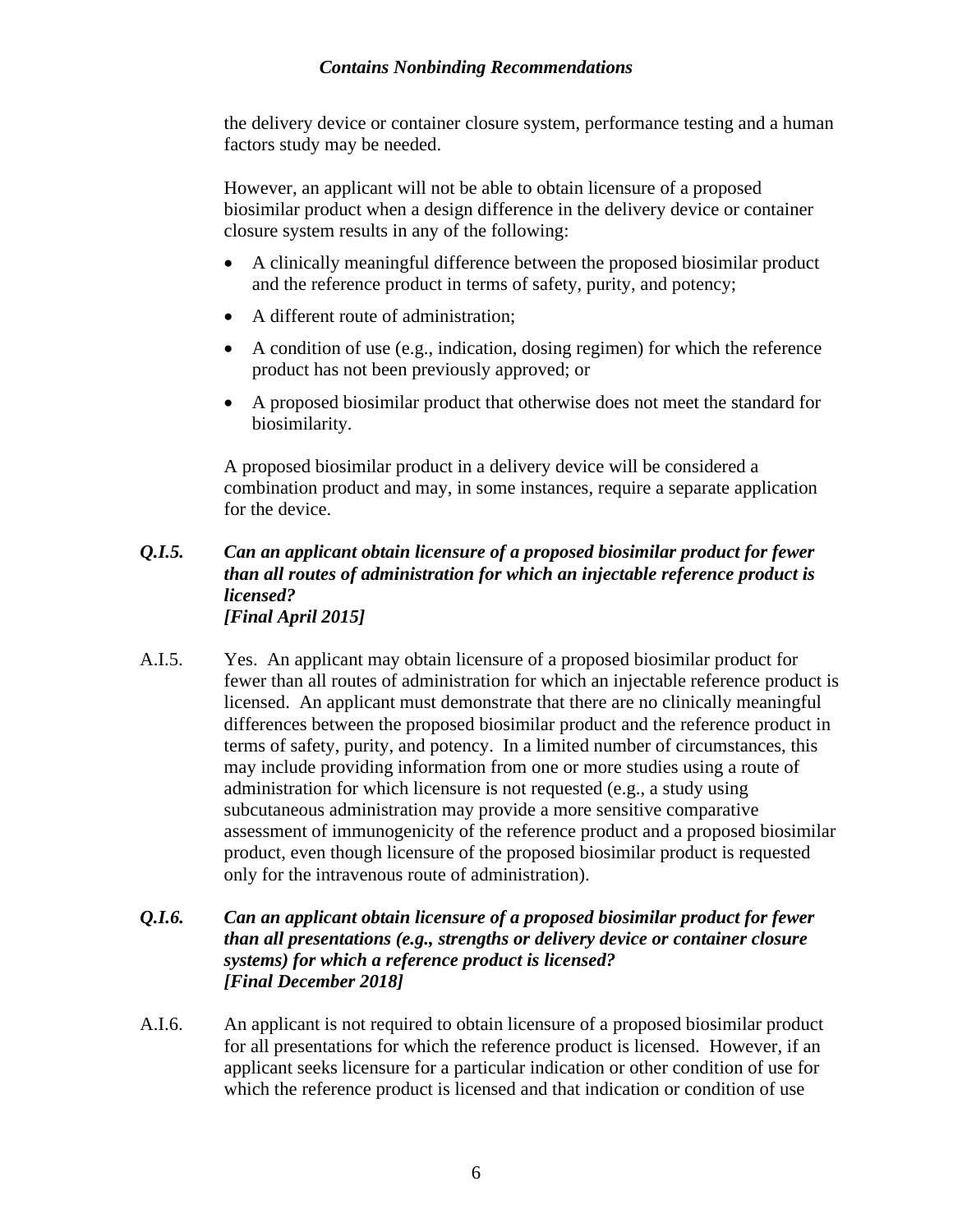corresponds to a certain presentation of the reference product, the applicant may need to seek licensure for that particular presentation (see also Q&As I.4 and I.5).

# <span id="page-10-0"></span>*Q.I.7. Can an applicant obtain licensure of a proposed biosimilar product for fewer than all conditions of use for which the reference product is licensed? [Final December 2018]*

A.I.7. An applicant generally may obtain licensure of a proposed biosimilar product for fewer than all conditions of use for which the reference product is licensed. The 351(k) application must include information demonstrating that the condition or conditions of use prescribed, recommended, or suggested in the proposed labeling submitted for the proposed biosimilar product have been previously approved for the reference product (see section  $351(k)(2)(A)(i)(III)$  of the PHS Act).

> For information about the licensure of a proposed interchangeable product, see FDA's guidance for industry *Considerations in Demonstrating Interchangeability With a Reference Product*. [5](#page-10-2)

# <span id="page-10-1"></span>*Q.I.8. Can a sponsor use comparative animal or clinical data with a non-U.S.-licensed product to support a demonstration that the proposed product is biosimilar to the reference product? [Updated/Retained in Final September 2021]*

A.I.8. A sponsor may use a non-U.S.-licensed comparator product in certain studies to support a demonstration that the proposed biological product is biosimilar to the U.S.-licensed reference product. However, as a scientific matter, analytical studies and at least one clinical pharmacokinetic (PK) study, which may include pharmacodynamic (PD) endpoint(s) intended to support a demonstration of biosimilarity, must include an adequate comparison of the proposed biosimilar product directly with the U.S.-licensed reference product unless it can be scientifically justified that such a study is not needed.

> If a sponsor seeks to use data from an animal study<sup>[6](#page-10-3)</sup> or a clinical study comparing its proposed biosimilar product to a non-U.S.-licensed product to address, in part, the requirements under section  $351(k)(2)(A)$  of the PHS Act, the sponsor should provide adequate data or information to scientifically justify the relevance of these comparative data to an assessment of biosimilarity and establish an acceptable bridge to the U.S.-licensed reference product. As a scientific matter, the type of bridging data needed will always include data from analytical studies

<span id="page-10-2"></span><sup>&</sup>lt;sup>5</sup> As explained in that guidance, FDA generally expects that applicants seeking to demonstrate interchangeability will submit data and information to support a showing that the proposed interchangeable product can be expected to produce the same clinical result as the reference product in all of the reference product's licensed conditions of use.

<span id="page-10-3"></span><sup>6</sup> We support the principles of the "3Rs," to reduce, refine, and replace animal use in testing when feasible. We encourage sponsors to consult with us if it they wish to use a non-animal testing method they believe is suitable, adequate, validated, and feasible. We will consider if such an alternative method could be assessed for equivalency to an animal test method.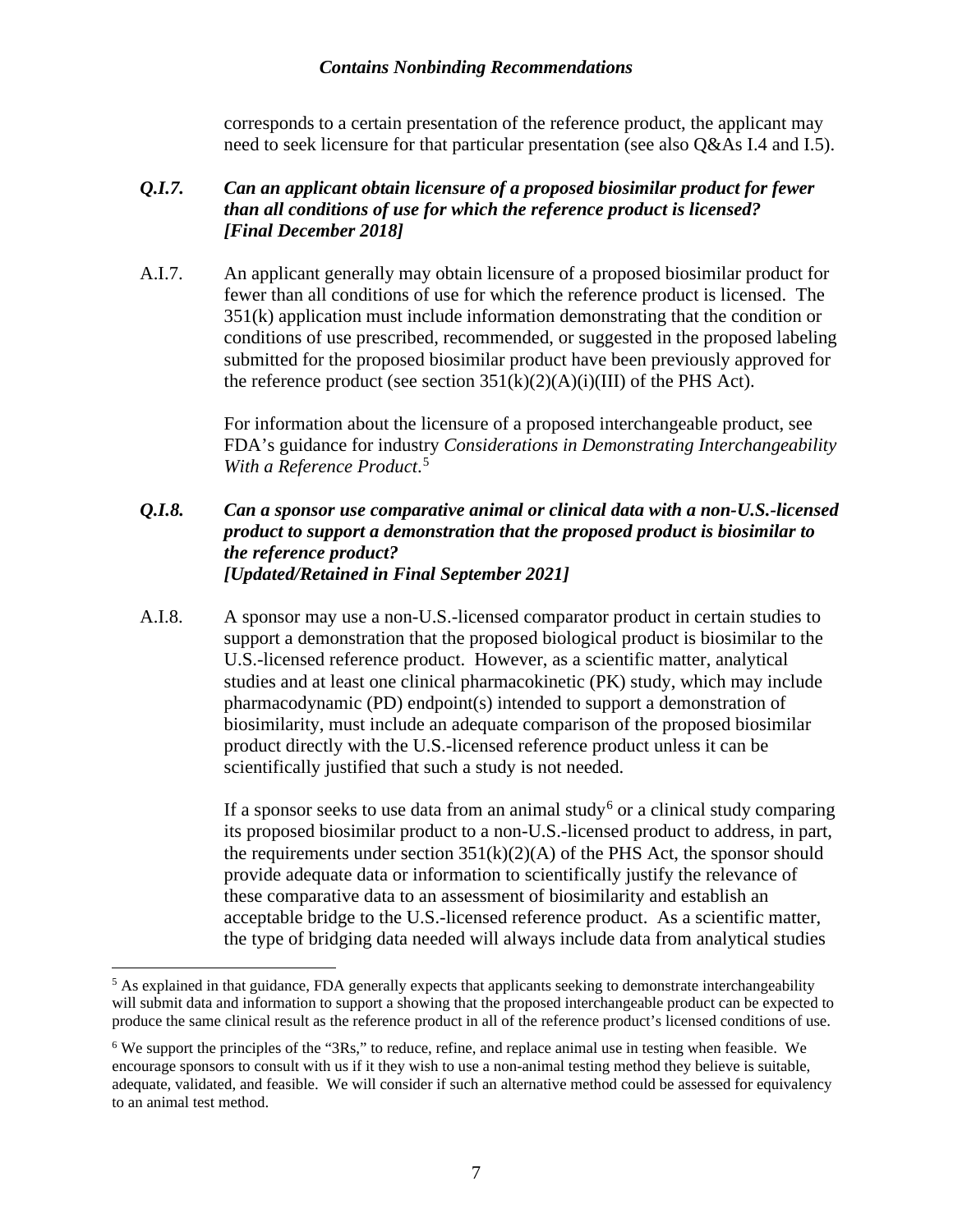(e.g., structural and functional data) that directly compare all three products (i.e., the proposed biosimilar product, the U.S.-licensed reference product, and the non-U.S.-licensed comparator product), and is likely to also include bridging clinical PK data or, when appropriate, PD data, for all three products. All three pairwise comparisons should meet the prespecified acceptance criteria for analytical and PK or PD similarity. The acceptability of such an approach will be evaluated on a case-by-case basis, and should be discussed in advance with the Agency. For certain complex biological products, a modified approach may be needed. A final determination about the adequacy of the scientific justification and bridge will be made during the review of the application.

Issues that a sponsor may need to address to use a non-U.S.-licensed comparator product in a biosimilar development program include but are not limited to the following:

- Relevance of the design of the clinical program to support a demonstration of biosimilarity to the U.S.-licensed reference product for the condition(s) of use and patient population(s) for which licensure is sought
- Relationship between the license holder for the non-U.S.-licensed comparator product and BLA holder for the U.S.-licensed reference product
- Whether the non-U.S.-licensed comparator product was manufactured in a facility(ies) licensed and inspected by a regulatory authority that has similar scientific and regulatory standards as FDA (e.g., International Conference on Harmonisation (ICH) countries)
- Whether the non-U.S.-licensed comparator product was licensed by a regulatory authority that has similar scientific and regulatory standards as FDA (e.g., ICH countries) and the duration and extent to which the product has been marketed
- Scientific bridge between the non-U.S.-licensed comparator product and the U.S.-licensed reference product, including comparative physicochemical characterization, biological assays/functional assays, degradation profiles under stressed conditions, and comparative clinical PK or, when appropriate, PD data, to address the impact of any differences in formulation or primary packaging on product performance

A sponsor should also address any other factors that may affect the relevance of comparative data with the non-U.S.-licensed comparator product to an assessment of biosimilarity with the U.S.-licensed reference product.

A sponsor may submit publicly available information regarding the non-U.S. licensed comparator product to justify the extent of comparative data needed to establish a bridge to the U.S.-licensed reference product. The complexity of the products, particularly with respect to higher order structure, post-translational modifications (e.g., glycosylation), and the degree of heterogeneity associated with the product may affect the considerations for the scientific justification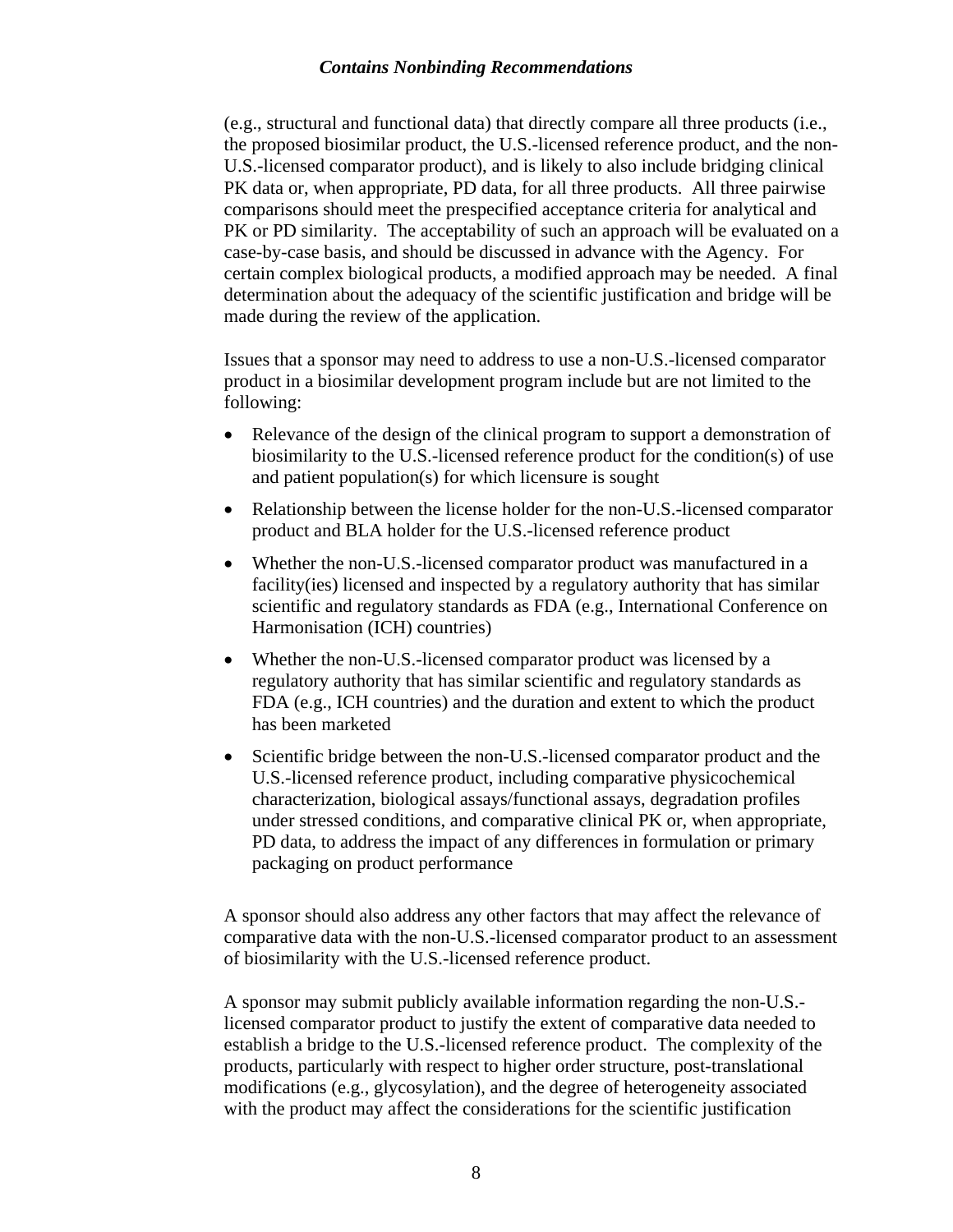regarding the extent of bridging data. Additional factors that FDA may consider regarding the extent of bridging data include but are not limited to the following:

- Whether the formulation, dosage form, and strength of the U.S.-licensed reference product and non-U.S.-licensed comparator products are the same
- Route of administration of the U.S.-licensed reference product and non-U.S. licensed comparator products
- Design of the physicochemical and biological/functional assessments and the use of multiple orthogonal methods with adequate sensitivity to detect differences among the products
- Scientific justification for the selection of the non-U.S.-licensed comparator lots used to establish the scientific bridge and how the selected lots relate to the material used in the nonclinical and clinical studies; the scientific bridge should include a sufficient number of lots of non-U.S.-licensed comparator product to adequately capture the variability in product quality attributes, and when possible, the non-U.S.-licensed comparator lots used in the nonclinical or clinical studies should be included in the assessment performed to establish the analytical bridge

Sponsors are encouraged to discuss with FDA during the development program the adequacy of the scientific justification and bridge to the U.S.-licensed reference product. A final decision about the adequacy of this scientific justification and bridge will be made by FDA during review of the  $351(k)$ application.

For more information about whether a non-U.S.-licensed comparator can be used in studies intended to support the additional criteria required for a determination of interchangeability with the reference product, see FDA's guidance for industry *Considerations in Demonstrating Interchangeability With a Reference Product*.

# <span id="page-12-0"></span>*Q.I.9. Is a clinical study to assess the potential of the biological product to delay cardiac repolarization (a QT/QTc study) or a drug-drug interaction study generally needed for licensure of a proposed biosimilar product? [Final December 2018]*

A.I.9. In general, a 351(k) application for a proposed biosimilar product may rely upon the Agency's previous determination of safety, purity, and potency for the reference product, including any clinical QT/QTc interval prolongation and proarrhythmic potential and drug-drug interactions. If such studies were not required for the reference product, then these data generally would not be needed for licensure of a proposed biosimilar product under section  $351(k)$  of the PHS Act. However, if the BLA holder for the reference product has been required to conduct postmarket studies or clinical trials under section  $505(0)(3)$  of the Federal Food, Drug, and Cosmetic Act (FD&C Act) to assess or identify a certain risk related to a QT/QTc study or a drug-drug interaction study and those studies have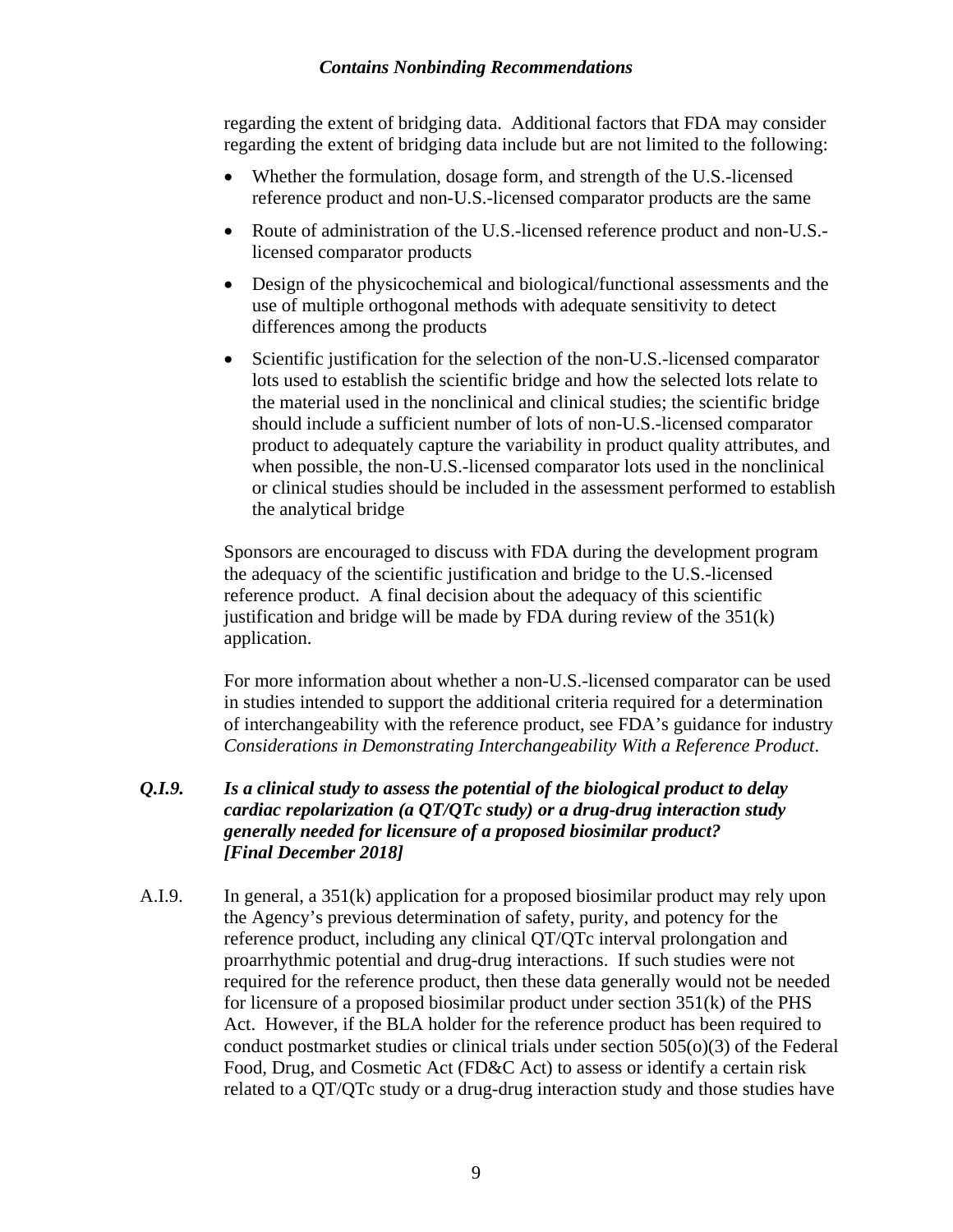not yet been completed, then FDA may impose similar postmarket requirements on the 351(k) applicant in appropriate circumstances.

- <span id="page-13-0"></span>*Q.I.10. How long and in what manner should sponsors retain reserve samples of the biological products used in comparative clinical PK and/or PD studies intended to support a 351(k) application? [Final December 2018]*
- A.I.10. Reserve samples establish the identity of the products tested in the actual study, allow for confirmation of the validity and reliability of the results of the study, and facilitate investigation of further follow-up questions that arise after the studies are completed. FDA recommends that the sponsor of a proposed biosimilar product retain reserve samples for at least 5 years following the date on which the 351(k) application is licensed, or, if such application is not licensed, at least 5 years following the date of completion of a comparative clinical PK and/or PD study of the reference product and the proposed biosimilar product (or other clinical study in which PK or PD samples are collected with the primary objective of assessing PK or PD similarity) that is intended to support a submission under section 351(k) of the PHS Act. Contact FDA for specific advice if an alternative approach is being considered. For a three-way PK similarity study, FDA recommends that samples of both comparator products be retained, in addition to samples of the proposed biosimilar product.

For most protein therapeutics, FDA recommends that a sponsor retain the following quantities of product and dosage units, which are expected to be sufficient for evaluation by state of the art analytical methods:

• Minimum of 10 dosage units each of the proposed biosimilar product, reference product and, if applicable, non-U.S.-licensed comparator product, depending on the amount of product within each unit; in general, this should provide for a total product mass of equal to or greater than 200 mg in a volume equal to or greater than 10 mL

FDA recommends that the sponsor contact the review division to discuss the appropriate quantities of reserve samples in the following situations:

- A product mass of equal to or greater than 200 mg in a volume equal to or greater than 10 mL requires a large number of dosage units
- Biological products other than protein therapeutics

\* \* \* \* \*

*Q.I.11. This question and its answer have been withdrawn. For information on extrapolation, see FDA's guidance for industry* **Scientific Considerations in Demonstrating Biosimilarity to a Reference Product***.*

\* \* \* \* \*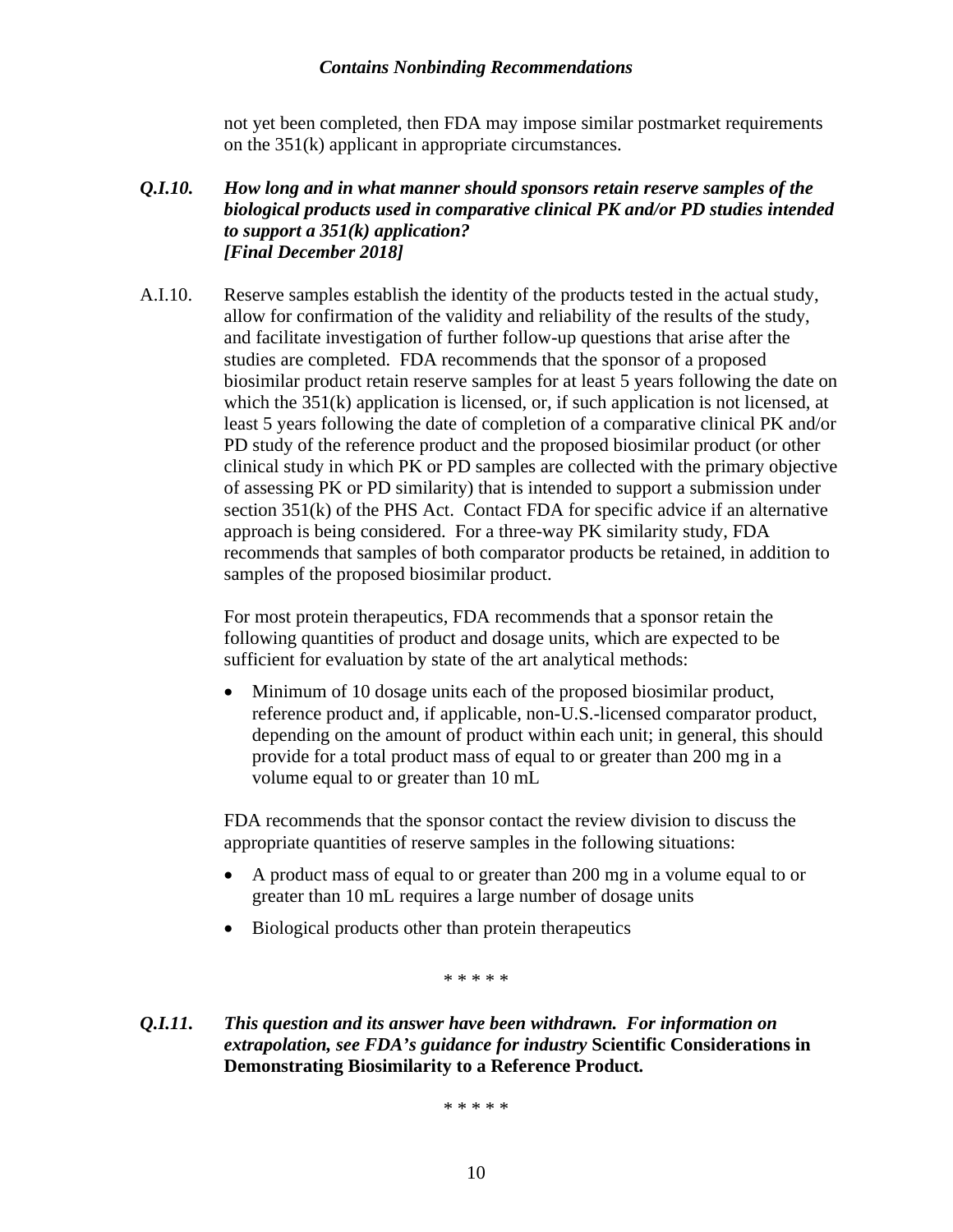*Q.I.12. This question and its answer have been retained in FDA's draft guidance for industry* **New and Revised Draft Q&As on Biosimilar Development and the BPCI Act (Revision 3)***. [7](#page-14-2)* 

\* \* \* \* \*

# <span id="page-14-0"></span>*Q.I.13. What constitutes "publicly-available information" regarding FDA's previous determination that the reference product is safe, pure, and potent to include in a 351(k) application? [Final December 2018]*

A.I.13. "Publicly-available information" in this context generally includes the current FDA-approved labeling for the reference product and the types of information found in the "action package" for a BLA (see section  $505(1)(2)(C)$  of the FD&C Act). However, FDA notes that submission of publicly available information composed of less than the current FDA-approved labeling for the reference product and the action package for the reference product BLA will generally not be considered a bar to submission or approval of an acceptable 351(k) application.

> FDA intends to post on the Agency's website publicly available information regarding FDA's previous determination of safety, purity, and potency for certain biological products to facilitate biosimilar development programs and submission of  $351(k)$  applications. We note, however, that the publicly available information posted by FDA in this context does not necessarily include all information that would otherwise be disclosable in response to a Freedom of Information Act request.

# <span id="page-14-1"></span>*Q.I.14. Can an applicant obtain a determination of interchangeability between its proposed product and the reference product in an original 351(k) application? [Updated/Retained in Final September 2021]*

A.I.14. Yes. For more information, see FDA's guidance for industry *Considerations in Demonstrating Interchangeability With a Reference Product*, and Q&A I.26 in FDA's draft guidance for industry *Biosimilarity and Interchangeability: Additional Draft Q&As on Biosimilar Development and the BPCI Act* (November 2020). [8](#page-14-3)

<span id="page-14-2"></span> $\frac{7}{7}$  This draft guidance, when finalized, will represent FDA's current thinking on this topic.

<span id="page-14-3"></span><sup>8</sup> This draft guidance, when finalized, will represent FDA's current thinking on this topic.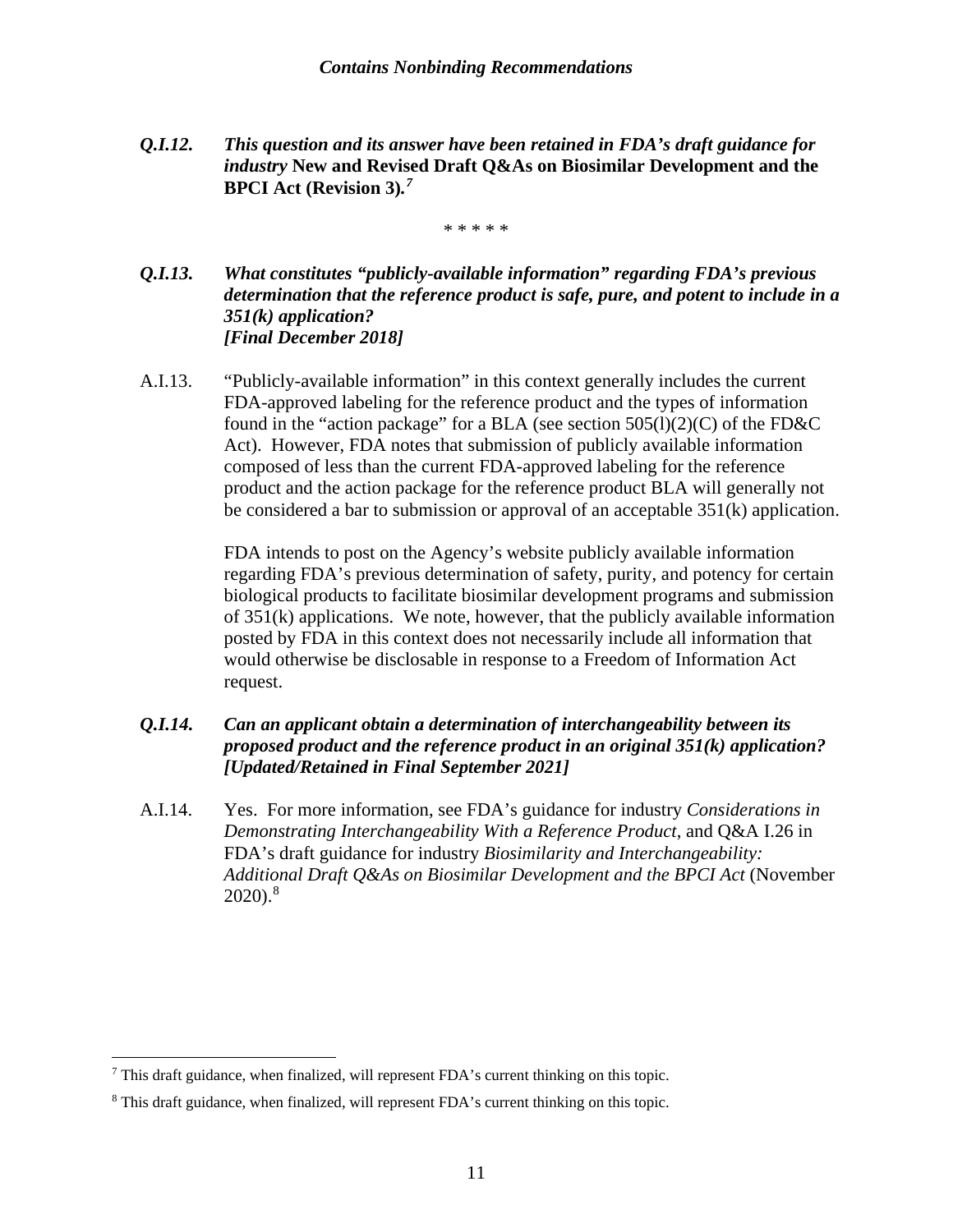# <span id="page-15-0"></span>*Q.I.15. Is a pediatric assessment under the Pediatric Research Equity Act (PREA) required for a proposed biosimilar product? [Updated/Retained in Final September 2021]*

A.I.15. Under PREA (codified at section 505B of the FD&C Act), all applications for new active ingredients, new indications, new dosage forms, new dosing regimens, or new routes of administration are required to contain a pediatric assessment to support dosing and administration, safety, and effectiveness of the product for the claimed indication unless this requirement is waived, deferred, or inapplicable.<sup>[9](#page-15-1)</sup>

> Under section 505B(l) of the FD&C Act,  $^{10}$  $^{10}$  $^{10}$  a biosimilar product that has not been determined to be interchangeable with the reference product is considered to have a "new active ingredient" for purposes of PREA, and a pediatric assessment is generally required unless waived or deferred or inapplicable. Under the statute, an interchangeable product is not considered to have a new active ingredient for purposes of PREA. However, if an applicant first seeks licensure of its proposed product as a biosimilar product, the applicant must address applicable PREA requirements for its noninterchangeable biosimilar product even if it ultimately intends to seek licensure of the product as an interchangeable product.

See Q&A I.16 of this guidance for information on how a proposed biosimilar product applicant may fulfill the requirement for pediatric assessments under PREA.

FDA encourages prospective biosimilar applicants to submit plans for pediatric studies as early as practicable during product development. If there is no active investigational new drug (IND) application for the proposed biosimilar product and the sponsor intends to conduct a comparative clinical study as part of its development program, the initial pediatric study plan (PSP) should be submitted as a pre-IND submission. In this scenario, FDA encourages the sponsor to meet with FDA before submission of the initial PSP to discuss the details of the planned development program. A sponsor should submit the initial PSP before initiating any comparative clinical study in its biosimilar development program. For more information, see Q&A I.17 of this guidance. See also the guidance for industry *Pediatric Study Plans: Content of and Process for Submitting Initial Pediatric Study Plans and Amended Initial Pediatric Study Plans* (July 2020).

<span id="page-15-1"></span><sup>9</sup> Section 505B(a)(1) was amended in 2017 by section 504 of the FDA Reauthorization Act of 2017 (Public Law 115-52) (August 18, 2017) to include requirements for the submission of molecularly targeted pediatric cancer investigations for certain applications submitted on or after August 18, 2020, under section 505 of the FD&C Act or section 351 of the PHS Act. These requirements are not specifically addressed in this O&A.

<span id="page-15-2"></span><sup>&</sup>lt;sup>10</sup> The statutory provision that appears in section 505B(l) of the FD&C Act was originally enacted as section 505B(n) of the FD&C Act (as amended by the BPCI Act on March 23, 2010). The provision was subsequently redesignated as 505B(m) of the FD&C Act. See section 501(b) of the Food and Drug Administration Safety and Innovation Act (Public Law 112-144) (July 9, 2012). The provision was redesignated again as section 505B(l). See section 3102(3) of the 21st Century Cures Act (Public Law 114-255) (December 13, 2016).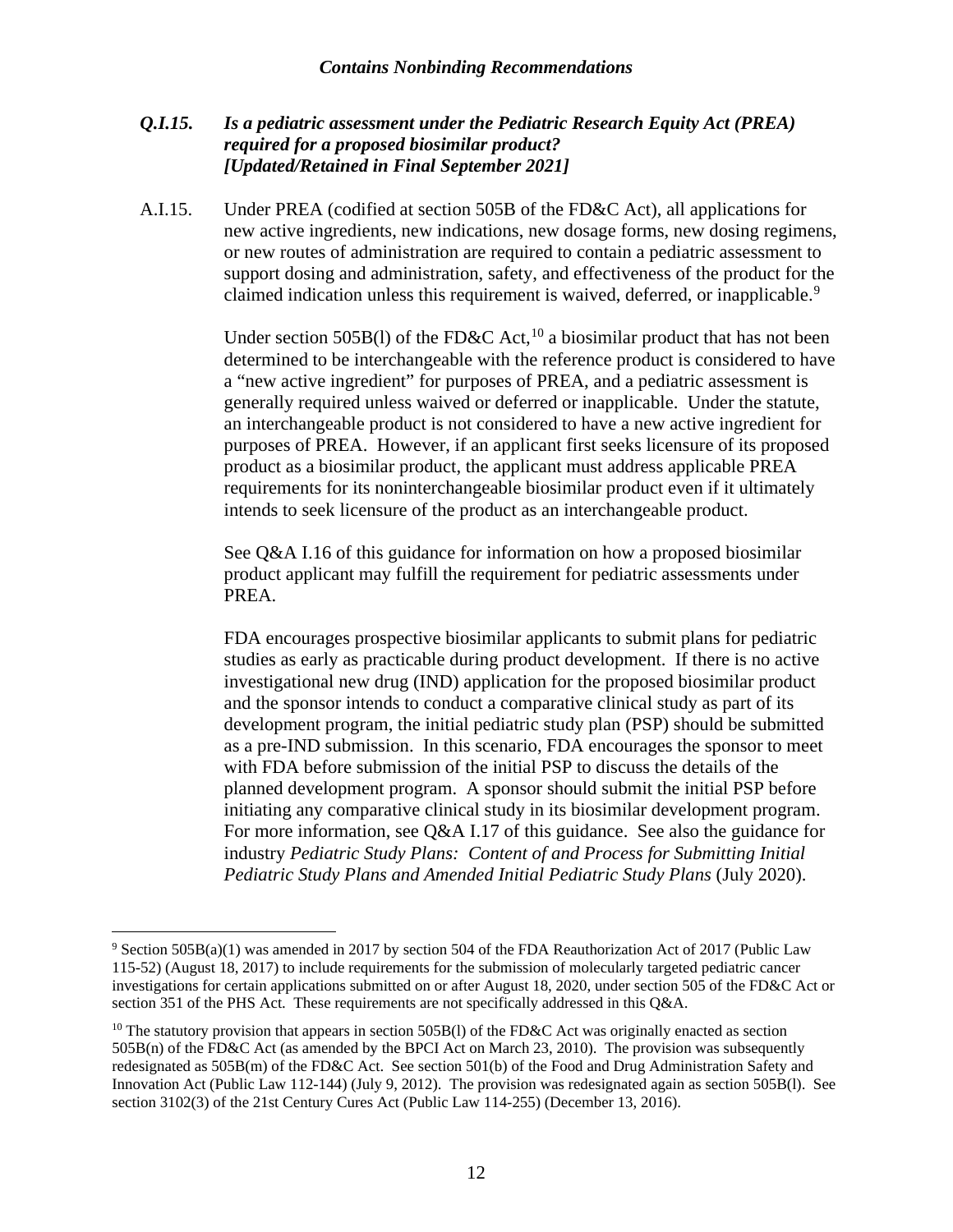# <span id="page-16-0"></span>*Q.I.16. How can a proposed biosimilar product applicant fulfill the requirement for pediatric assessments or investigations under PREA? [Moved to Final from Draft September 2021]*

A.I.16. Applicants for proposed biosimilar products should address PREA requirements based upon the nature and extent of pediatric information in the reference product labeling. As detailed below, PREA requirements are applicable to proposed biosimilar products that have not been determined to be interchangeable with a reference product only to the extent that compliance with PREA would not result in (1) a condition of use that has not been previously approved for the reference product; or (2) a dosage form, strength, or route of administration that differs from that of the reference product.

> As a preliminary matter, there are differences in the use of the term *extrapolation* in the context of a proposed biosimilar product under the PHS Act and in the context of PREA:

- An applicant may provide scientific justification for extrapolation to support approval of a biosimilar product under section 351(k) of the PHS Act for one or more conditions of use. For more information on extrapolation in this context, see FDA's guidance for industry *Scientific Considerations in Demonstrating Biosimilarity to a Reference Product*.
- "Pediatric extrapolation" refers to an approach to providing evidence to establish the effectiveness of a drug in a pediatric population "when it can be assumed that the course of the disease and the expected response to a medicinal product would be sufficiently similar in the pediatric and reference (adult or other pediatric) population."[11](#page-16-1)

In the discussion that follows, the term *extrapolation* generally is used to refer to extrapolation to support approval of a biosimilar product under section 351(k) of the PHS Act for one or more conditions of use, and not to pediatric extrapolation:

- Adequate pediatric information in reference product labeling. If the labeling for the reference product contains adequate pediatric information (e.g., information reflecting an adequate pediatric assessment):
	- If the biosimilar applicant seeks licensure in adults for an indication for which the reference product is approved for pediatric use, a biosimilar applicant may fulfill its PREA requirements for that indication by satisfying the statutory requirements for demonstrating biosimilarity and providing adequate scientific justification under the BPCI Act to support extrapolation of data and information to support licensure. If the submitted scientific justification for extrapolation is inadequate, a

<span id="page-16-1"></span><sup>11</sup> Guidance for industry *E11(R1) Addendum: Clinical Investigation of Medicinal Products in the Pediatric Population* (April 2018). See also sections 505B(a)(2)(B) and 505B(a)(3)(B) of the FD&C Act.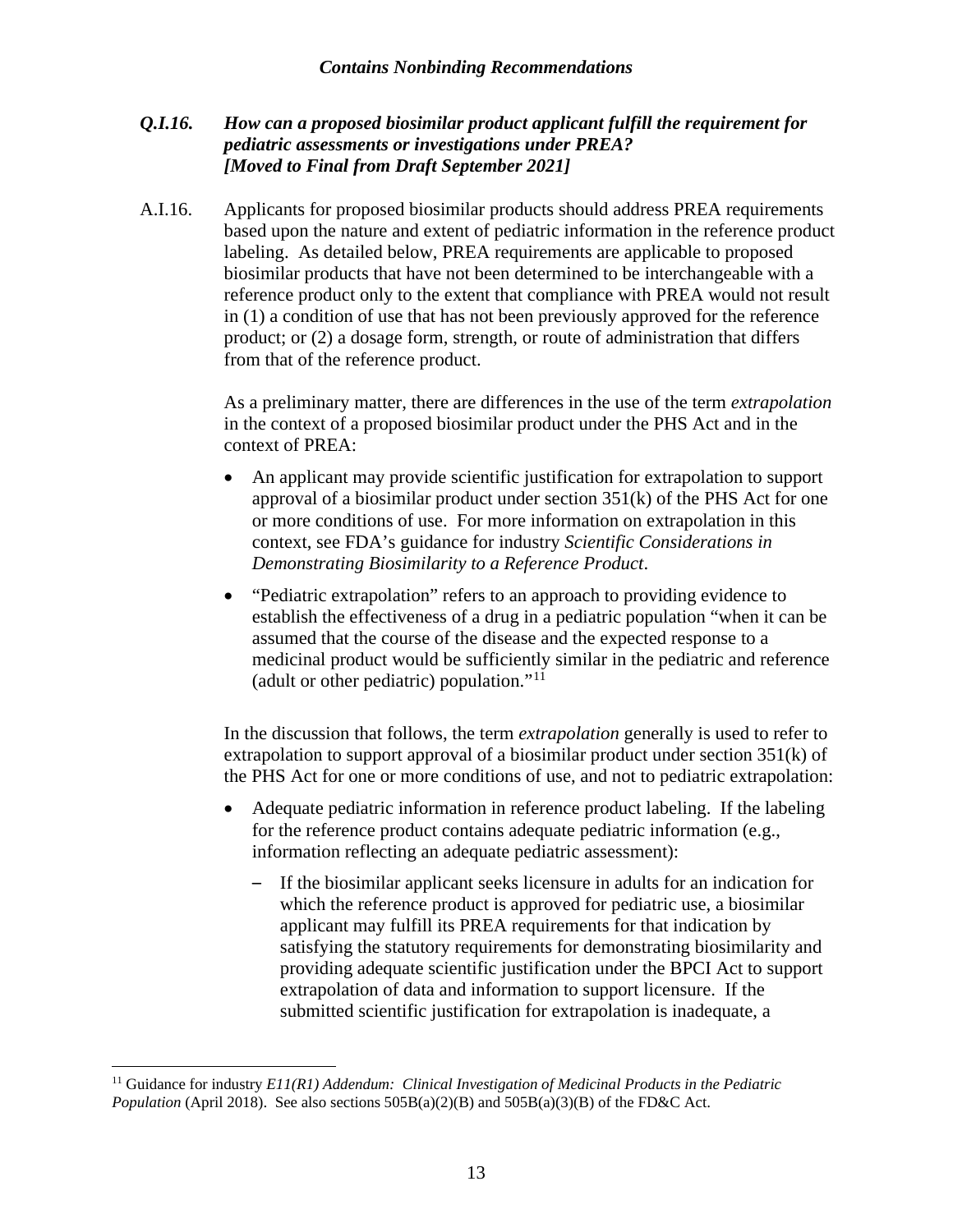biosimilar applicant must submit appropriate data to fulfill applicable PREA requirements.

- If the reference product is not approved for pediatric use but its labeling includes pediatric information (e.g., where a pediatric study was conducted but failed to meet the requirements for licensure of a pediatric indication but information is included in the reference product labeling), the biosimilar applicant may fulfill PREA requirements for that indication by including the relevant pediatric information in its labeling.
- Lack of adequate pediatric information in reference product labeling:
	- If the labeling for the reference product does not contain adequate pediatric information for one or more pediatric age groups for an indication for which a biosimilar applicant seeks licensure in adults, and applicable PREA requirements were deferred for the reference product for those pediatric age groups, a biosimilar applicant should request a deferral of PREA requirements for those pediatric age groups. Once the reference product labeling is updated with relevant pediatric information, the biosimilar applicant should amend or supplement its 351(k) BLA, as appropriate, to seek approval for updated labeling, supported by extrapolation or appropriate data.
	- If the labeling for the reference product does not contain adequate pediatric information for one or more pediatric age groups for an indication for which a biosimilar applicant seeks licensure in adults, and PREA requirements were waived for, or inapplicable to, the reference product for those pediatric age groups, a biosimilar applicant should note this information, if any, in its initial PSP, but it does not need to request a waiver of PREA requirements for those age groups. For proposed biosimilars, obligations under PREA are circumscribed by the BPCI Act to require an assessment only for indications and age groups or other conditions of use in which the reference product has been or will be assessed. In other words, the Agency has determined that PREA requirements are applicable to a proposed biosimilar product that has not been determined to be interchangeable with a reference product only to the extent that compliance with PREA would not result in (1) a condition of use that has not been previously approved for the reference product, or (2) a dosage form, strength, or route of administration that differs from that of the reference product.

FDA's recommendations to biosimilar applicants with respect to the PREA requirements reflect a clarification based on the Agency's interpretation of the interaction between section 505B of the FD&C Act (PREA) and section 351(k) of the PHS Act. Biosimilar applicants previously requested, and the Agency granted, waivers in instances where PREA requirements were waived for or determined to be inapplicable to the reference product. However, upon further consideration, waivers for biosimilars applicants under those circumstances were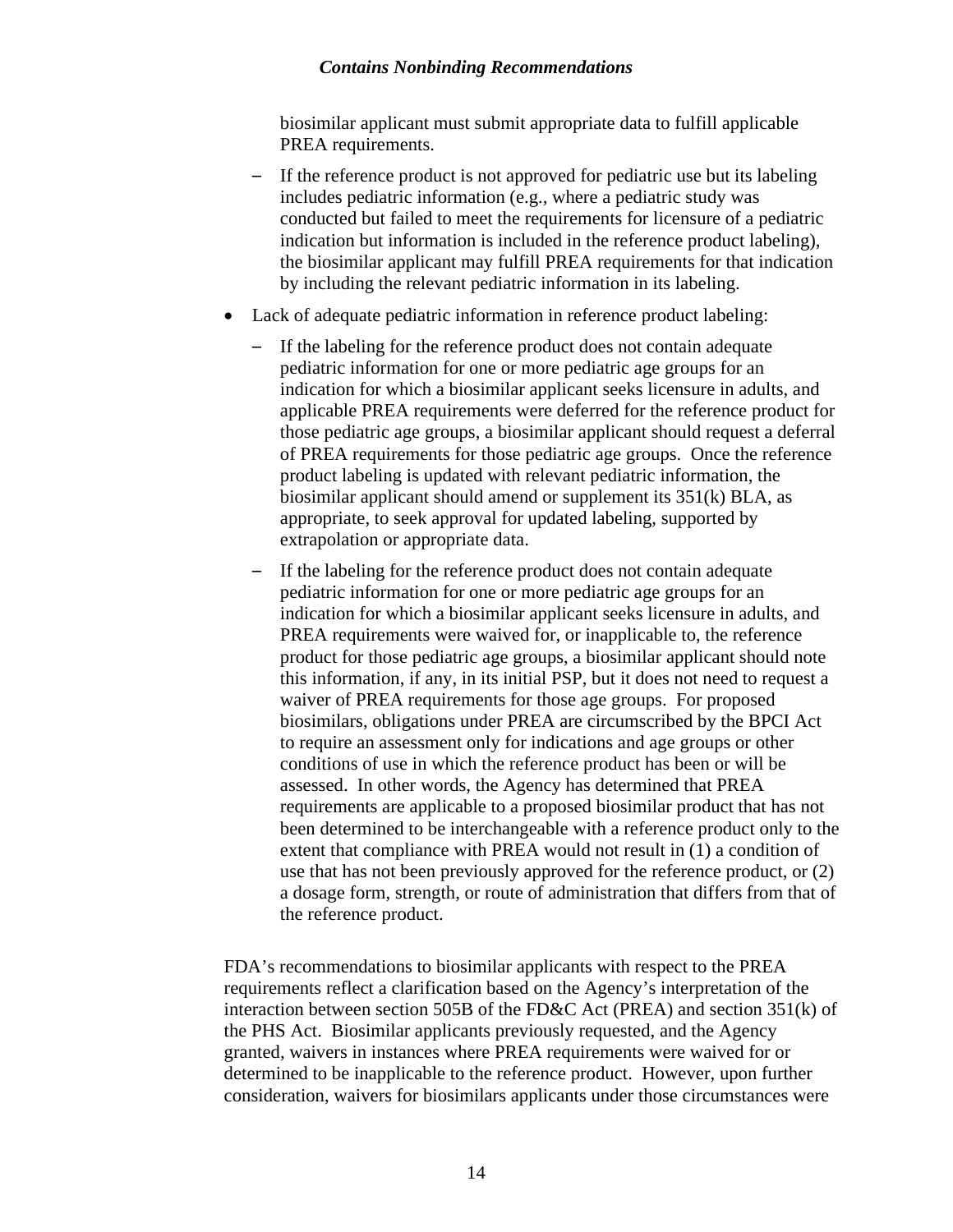not necessary, and the practice is more accurately described in terms of the Agency's interpretation of the BPCI Act and PREA. The BPCI Act added section 351(k) of the PHS Act and amended section 505B of the FD&C Act to specify that PREA is applicable to a biosimilar product that has not been determined to be interchangeable with a reference product (see section 7002(a), (d)(2) of the BPCI Act). FDA reads section 351(k) of the PHS Act and PREA together with respect to conducting assessments of and seeking licensure for certain pediatric uses and pediatric formulations.

An application submitted under section 351(k) of the PHS Act must include, among other things, information demonstrating that "the condition or conditions of use prescribed, recommended, or suggested in the labeling proposed for the biological product have been previously approved for the reference product" and "the route of administration, the dosage form, and the strength of the biological product are the same as those of the reference product" (section  $351(k)(2)(A)(i)(III)$ -(IV) of the PHS Act). FDA has determined that, when the reference product does not have adequate pediatric use information in its labeling or an age-appropriate formulation for a relevant pediatric population, the obligations for the biosimilar applicant under PREA are circumscribed by section  $351(k)$  of the PHS Act. Specifically, the biosimilar applicant would not be expected to obtain licensure for a pediatric use (or describe that use in product labeling) that has not been licensed for the reference product and would not be expected to obtain licensure of a product that would result in a dosage form, strength, or route of administration that differs from that of the reference product.

By establishing an abbreviated licensure pathway for biosimilar and interchangeable products, the BPCI Act reflects the strong public health interest in the licensure and availability of those products. Such licensure could result in increased competition, as well as greater access to biological products. The Agency's interpretation of section 351(k) and PREA assures that biosimilar applicants are not subject to greater regulatory burdens than those faced by reference product sponsors with respect to the study of pediatric uses.

This approach preserves the intent and availability of an abbreviated licensure pathway for biosimilars while helping to ensure that a biosimilar product is labeled and formulated for relevant pediatric conditions of use that have been approved for the reference product. FDA also recognizes the important interests furthered by PREA and appreciates the need to study pediatric uses of biological products and to include pediatric use information in product labeling. Consequently, in appropriate cases, FDA may take additional steps within its authority to assure that pediatric use information is included in biological product labeling.<sup>[12](#page-18-0)</sup> Such actions may include invoking the "marketed drugs" provision

<span id="page-18-0"></span> $12$  For instance, if the Agency determines that the basis for the reference product's waiver under PREA no longer applies to a particular age group (e.g., because it is now feasible to study a younger pediatric age group), FDA may, as appropriate, contact the 351(k) biosimilar product sponsor, as well as the reference product sponsor, and require further action by both parties to comply with PREA. See section 505B(a)(5) of the FD&C Act.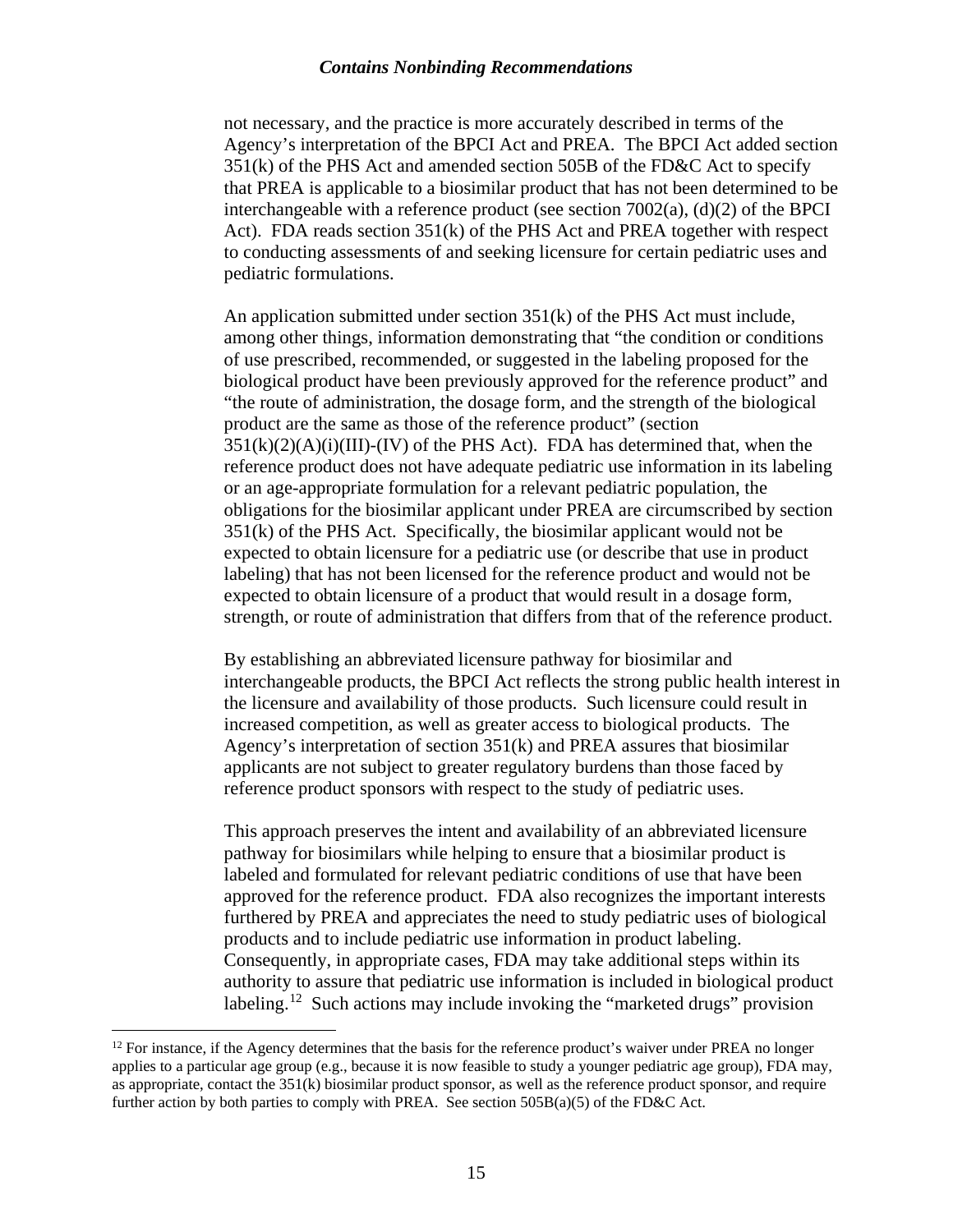under PREA, in certain circumstances, to require sponsors to conduct pediatric assessments, or take other appropriate steps, to support pediatric labeling for both the biosimilar product and the reference product.<sup>[13](#page-19-1)</sup>

If a biosimilar applicant believes that none of the situations described above apply to its proposed product, the applicant should contact FDA for further information.

# <span id="page-19-0"></span>*Q.I.17. When should a proposed biosimilar product applicant submit an initial pediatric study plan (PSP)? [Updated/Retained in Final September 2021]*

A.I.17. Section 505B(e) of the FD&C Act requires applicants subject to PREA to submit an initial pediatric study plan (PSP) before the date on which the applicant submits the required assessments or investigation, and no later than 60 calendar days after the date of an end-of-phase 2 (EOP2) meeting or at such other time as agreed upon by FDA and the applicant. FDA has issued guidance on the PSP process, including the timing of PSP submission.<sup>[14](#page-19-2)</sup>

> Sections  $505B(e)(2)(C)$  and  $505B(e)(3)$  of the FD&C Act set forth a process for reaching agreement between an applicant and FDA on an initial PSP that generally lasts up to 210 days. Given the potential length of this process, and in the absence of an EOP2 meeting for a proposed biosimilar product, FDA recommends that if a sponsor has not already initiated a comparative clinical study intended to address the requirements under section  $351(k)(2)(A)(i)(I)(cc)$  of the PHS Act, the sponsor should submit an initial PSP as soon as feasible, but no later than 210 days before initiating such a study. This is intended to provide adequate time to reach agreement with FDA on the initial PSP before the study is initiated. Depending on the details of the clinical program, it may be appropriate to submit an initial PSP earlier in development. FDA encourages the sponsor to meet with FDA to discuss the details of the planned development program before submission of the initial PSP.

For additional information on submission of the PSP, including a PSP template, please refer to:

[https://www.fda.gov/Drugs/DevelopmentApprovalProcess/DevelopmentResource](https://www.fda.gov/Drugs/DevelopmentApprovalProcess/DevelopmentResources/ucm049867.htm) [s/ucm049867.htm.](https://www.fda.gov/Drugs/DevelopmentApprovalProcess/DevelopmentResources/ucm049867.htm) After the initial PSP is submitted, FDA and the sponsor work to reach timely agreement on the plan; this process is set forth in section  $505B(e)(2)-(3)$  of the FD&C Act. FDA does not formally grant or deny a request for a waiver or deferral in response to the initial PSP.

<span id="page-19-1"></span><sup>&</sup>lt;sup>13</sup> See section 505B(b) of the FD&C Act.

<span id="page-19-2"></span><sup>14</sup> See the guidance for industry *Pediatric Study Plans: Content of and Process for Submitting Initial Pediatric Study Plans and Amended Initial Pediatric Study Plans* (July 2020).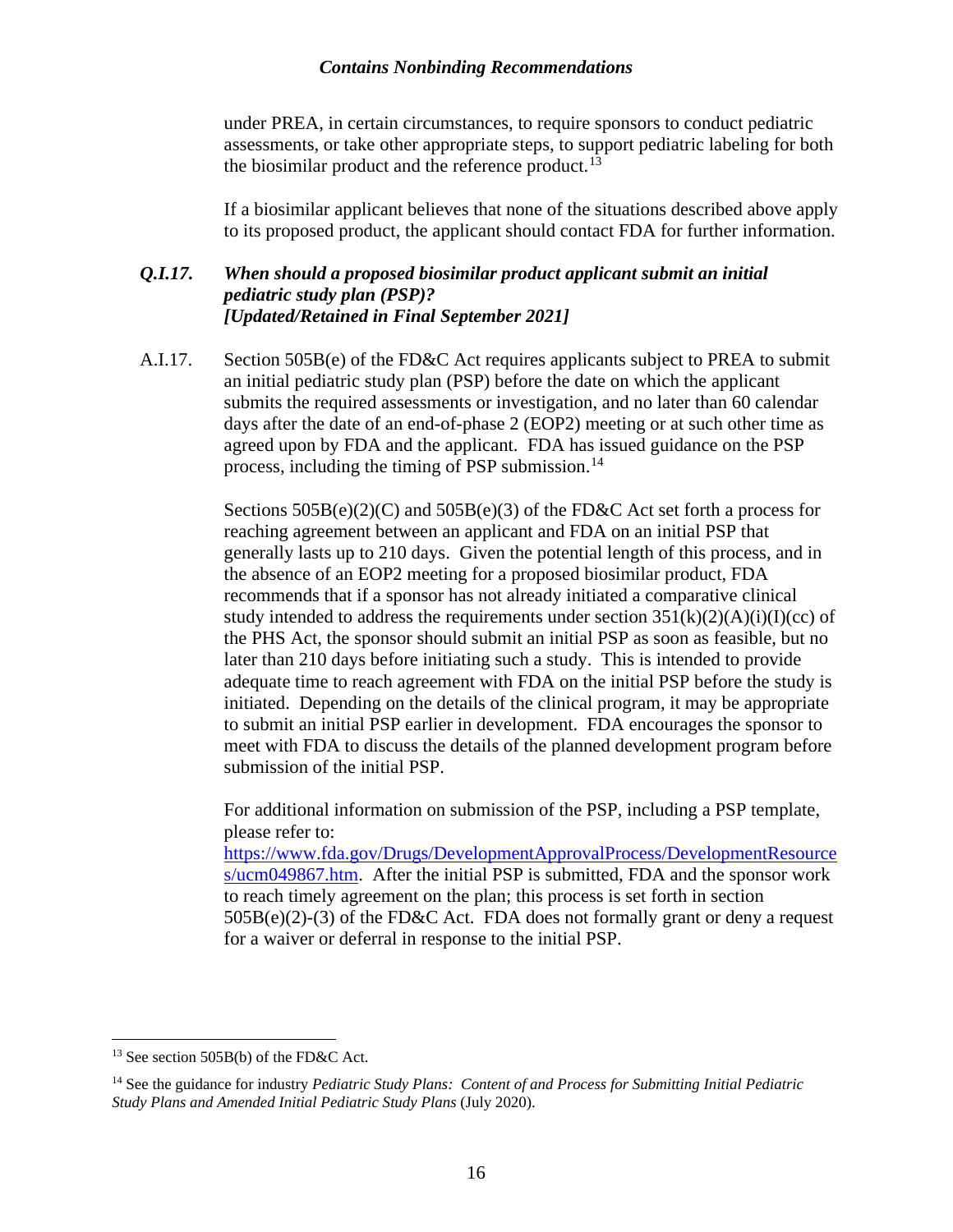# <span id="page-20-0"></span>*Q.I.18. For biological products intended to be injected, how can an applicant demonstrate that its proposed biosimilar product has the same dosage form as the reference product? [Final December 2018]*

A.I.18. Under section  $351(k)(2)(A)(i)(IV)$  of the PHS Act, an applicant must demonstrate that the "dosage form" of the proposed biosimilar or interchangeable product is the same as that of the reference product. For purposes of implementing this statutory provision, FDA considers the dosage form to be the physical manifestation containing the active and inactive ingredients that delivers a dose of the drug product. In the context of proposed biosimilar products intended to be injected, FDA considers, for example, "injection" (e.g., a solution) to be a different dosage form from "for injection" (e.g., a lyophilized powder). Thus, if the dosage form of the reference product is "injection," an applicant could not obtain licensure of a proposed biosimilar product with a dosage form of "for injection" even if the applicant demonstrated that the proposed biosimilar product, when constituted or reconstituted, could meet the other requirements for an application for a proposed biosimilar product.

> For purposes of section  $351(k)(2)(A)(i)(IV)$  of the PHS Act, FDA also considers emulsions and suspensions of products intended to be injected to be distinct dosage forms. Liposomes, lipid complexes, and products with extended-release characteristics present special scenarios due to their unique composition, and prospective applicants seeking further information should contact FDA.

> It should be noted, however, that this interpretation regarding the same dosage form is for purposes of section  $351(k)(2)(A)(i)(IV)$  of the PHS Act only. For example, this interpretation should not be cited by applicants seeking approval of a new drug application under section 505(c) of the FD&C Act, approval of an abbreviated new drug application under section 505(j) of the FD&C Act, or licensure of a BLA under section 351(a) of the PHS Act for purposes of determining whether separate applications should be submitted and assessed separate fees for different dosage forms.

- <span id="page-20-1"></span>*Q.I.19. If a non-U.S.-licensed product is proposed for importation and use in the United States in a clinical investigation intended to support licensure of a proposed product under section 351(k) (e.g., a bridging clinical PK and/or PD study), is a separate IND required for the non-U.S.-licensed product? [Updated/Retained in Final September 2021]*
- A.I.19. A sponsor may submit a single IND application for a development program that is intended to support licensure of a proposed product under section 351(k) of the PHS Act and includes use of a non-U.S.-licensed product. The sponsor should submit information supporting the proposed clinical investigation with the non-U.S.-licensed comparator product under the IND application. This scenario may occur, for example, if a sponsor seeks to use data from a clinical study comparing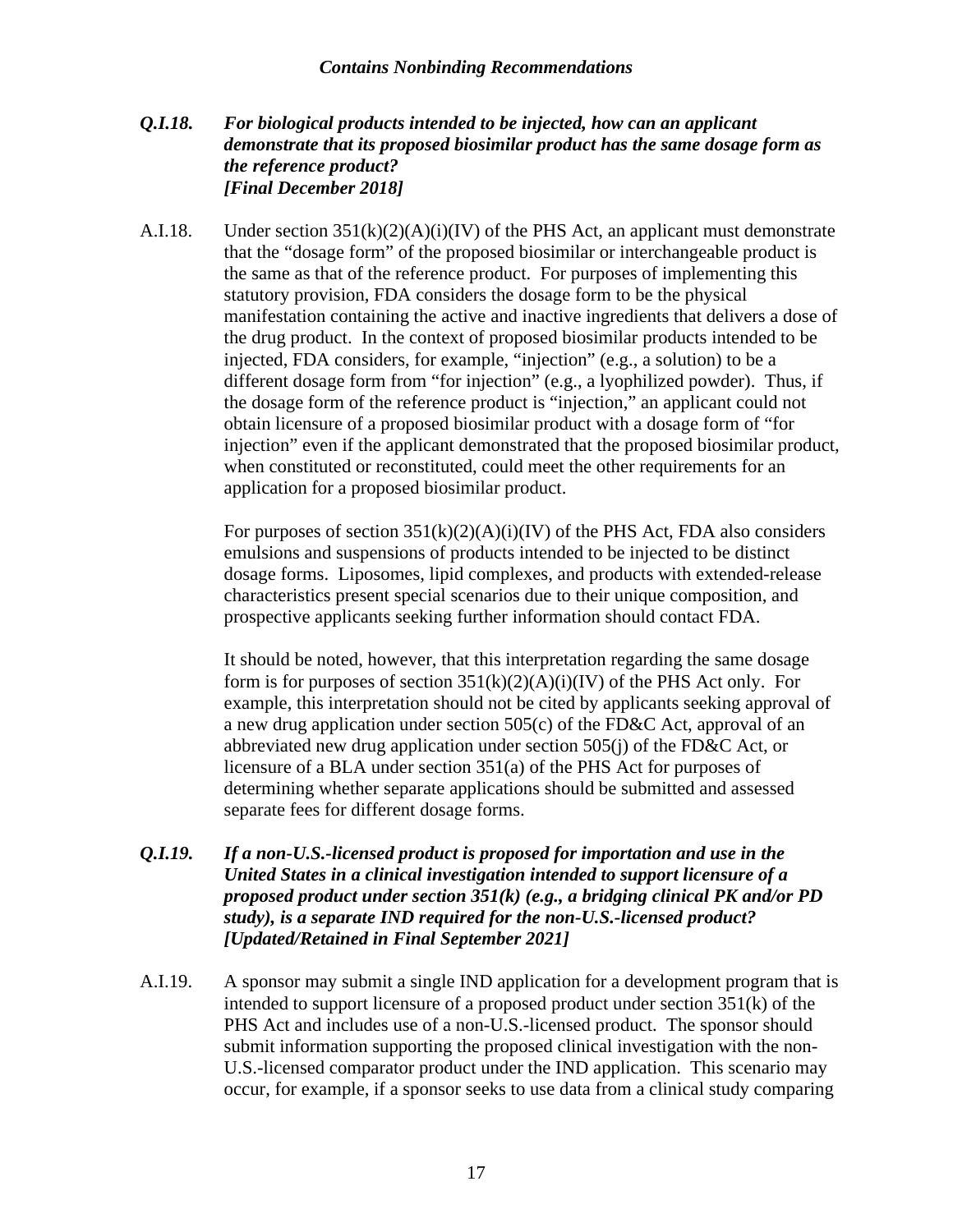its proposed biosimilar product to a non-U.S.-licensed product to address, in part, the requirements under section  $351(k)(2)(A)$  of the PHS Act, and proposes to conduct a clinical PK study, with PD data, as appropriate, in the United States with all three products (i.e., the proposed biosimilar product, the U.S.-licensed reference product, and the non-U.S.-licensed product) to support establishment of a bridge between all three products and scientific justification for the relevance of these comparative data to an assessment of biosimilarity to the U.S.-licensed reference product.

A non-U.S.-licensed comparator product is considered an investigational new drug in the United States, and thus would require an IND application for importation and use in the United States (see 21 CFR 312.110(a)). If a sponsor intends to conduct a clinical investigation in the United States using a non-U.S. licensed comparator product, the IND requirements in 21 CFR part 312 also would apply to this product (see, e.g., 21 CFR 312.2).

With respect to chemistry, manufacturing, and controls (CMC) information, a sponsor should submit to the IND application as much of the CMC information required by 21 CFR 312.23(a)(7) as is available. However, FDA recognizes that a sponsor may not be able to obtain all of the CMC information required by 21 CFR  $312.23(a)(7)$  for a non-U.S.-licensed comparator product for which it is not the manufacturer. In these circumstances, the sponsor can request in an IND submission that FDA waive the regulatory requirements related to CMC information on the non-U.S.-licensed comparator product (21 CFR 312.10). The waiver request must include at least one of the following:

- An explanation why compliance with the requirements of 21 CFR 312.23(a)(7) is unnecessary or cannot be achieved
- Information that will satisfy the purpose of the requirement by helping to ensure that the investigational new drug will have the proper identity, strength, quality, and purity
- Other information justifying a waiver<sup>[15](#page-21-0)</sup>

Information that is relevant to whether the investigational new drug will have the proper identity, strength, quality, and purity may include, for example, information indicating whether the investigational new drug has been licensed by a regulatory authority that has similar scientific and regulatory standards as FDA (e.g., ICH countries). This should include, to the greatest extent possible, summary approval information and current product labeling made public by the foreign regulatory authority. In addition, a sponsor should also provide information on the conditions and containers that will be used to transport the drug product to the U.S. clinical site(s) and information on the relabeling and repackaging operations that will be used to relabel the drug product vials for

<span id="page-21-0"></span><sup>15</sup> See 21 CFR 312.10(a).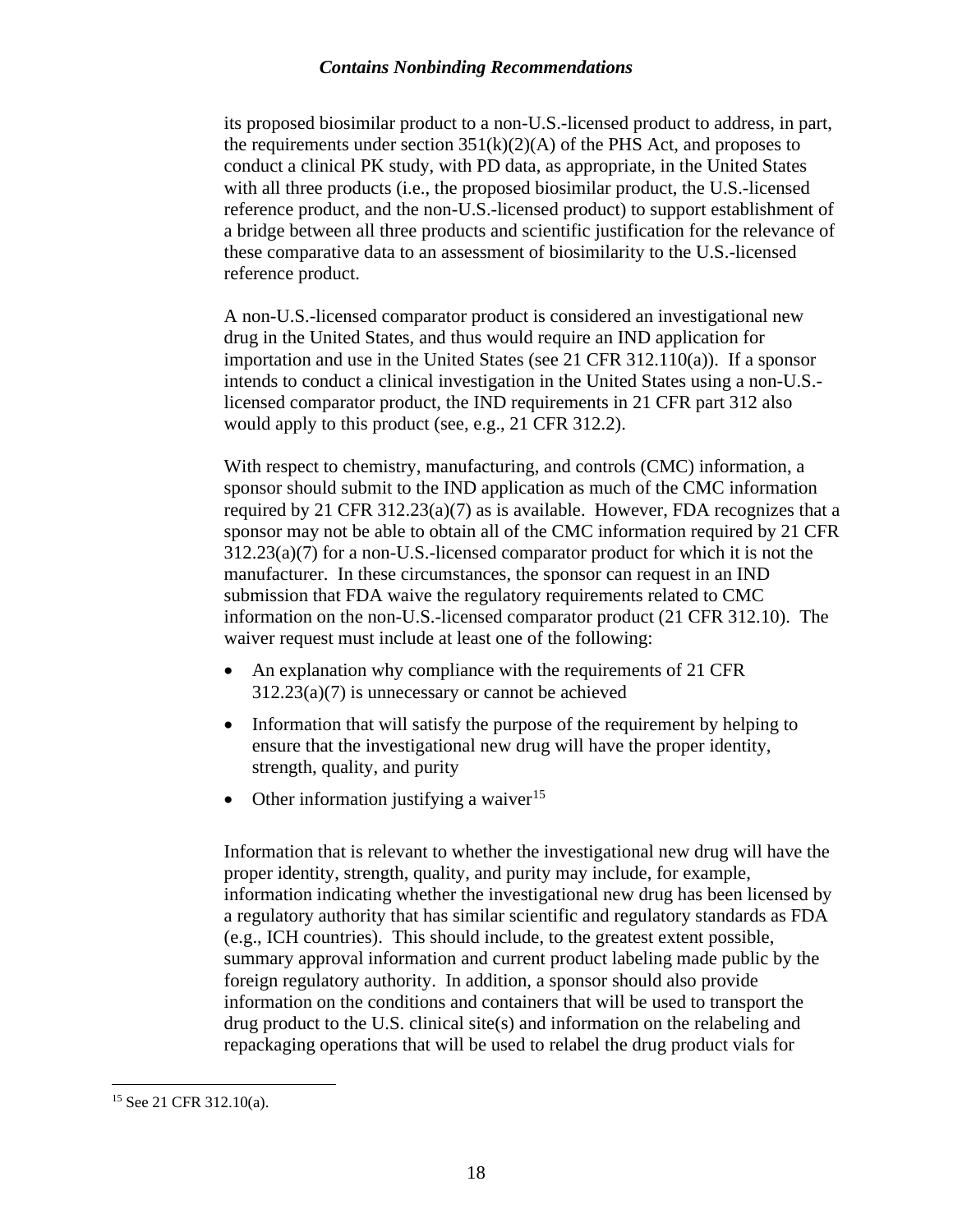investigational use. This should include information on how exposure of the product to light and temperature conditions outside of the recommended storage conditions will be prevented. A risk assessment on the impact the relabeling operations may have on drug product stability should also be included.

The sponsor should consult with the appropriate FDA review division regarding the CMC information necessary to support the proposed clinical study.

As would be applicable to all investigational new drugs, FDA reminds sponsors that the investigator brochure (IB) for studies to be conducted under the IND application should be carefully prepared to ensure that it is not misleading, erroneous, or materially incomplete, which can be a basis for a clinical hold (see 21 CFR 312.42(b)(1)(iii) and (b)(2)(i)). For example, the term *reference product* should be used in the IB only to refer to the single biological product licensed under section 351(a) of the PHS Act against which the proposed product is evaluated for purposes of submitting a 351(k) application.

The IB and study protocol(s) should use consistent nomenclature that clearly differentiates the proposed product from the reference product. Additionally, the IB and study protocol(s) should both clearly describe whether the comparator used in each study is the U.S.-licensed reference product or a non-U.S.-licensed comparator product and use consistent nomenclature that clearly differentiates these products. If a non-U.S.-licensed comparator product is being used in a study conducted in the United States, the IB and study protocol(s) should clearly convey that the product is not FDA-approved and is considered an investigational new drug in the United States. The IB and study protocol(s) also should avoid conclusory statements regarding regulatory determinations (e.g., "comparable," "biosimilar," "interchangeable," "highly similar") that have not been made.

- <span id="page-22-0"></span>*Q.I.20. What is the nature and type of information that a sponsor should provide to support a postapproval manufacturing change for a licensed biosimilar product? [Moved to Final from Draft September 2021]*
- A.I.20. In general, similar to manufacturing changes under section 351(a) of the PHS Act, a sponsor that intends to make a manufacturing change to a licensed biosimilar product should follow the principles outlined in the ICH guidance for industry *Q5E Comparability of Biotechnological/Biological Products Subject to Changes in their Manufacturing Process* (June 2005). Accordingly, the sponsor should provide sufficient data and information to demonstrate the comparability of the biosimilar product before and after the manufacturing change. The comparability assessment should include (1) side-by-side analytical comparison of a sufficient number of lots of prechange and postchange material, including stability data, as appropriate; and (2) comparison of analytical data from the postchange material to historical analytical data from biosimilar lots used in the analytical similarity assessment, including data from lots used in clinical studies that supported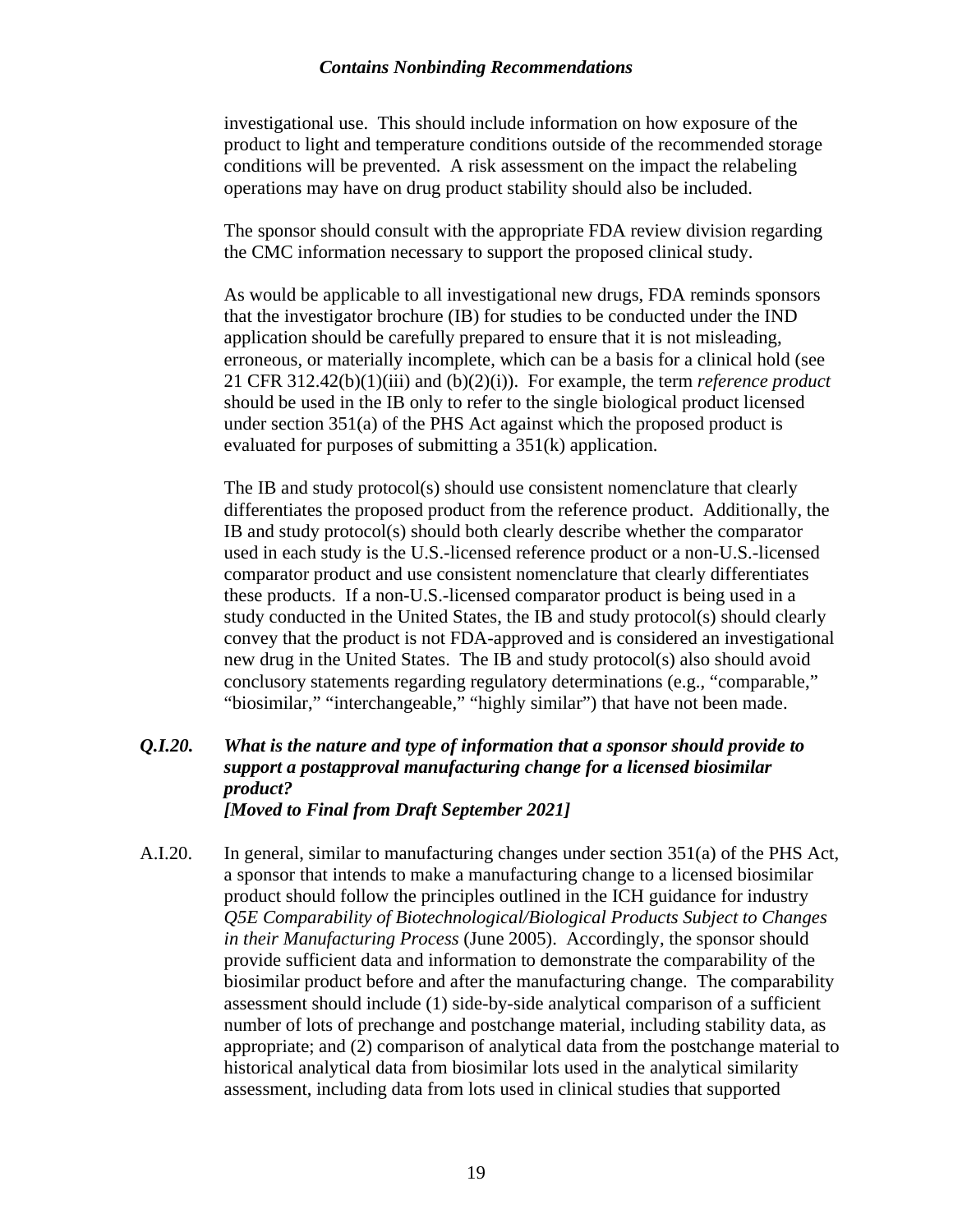licensure of the biosimilar product. A well-qualified, in-house reference standard should also be included in the comparability exercise. In certain cases, additional reference materials, such as an international reference standard or a specific impurity reference material, may be included in the comparability study. The extent of data and information necessary to establish comparability would be commensurate with the type of manufacturing change and its potential impact on product quality, safety, and efficacy.

In addition, FDA continues to consider the nature and type of information a sponsor should provide to support a postapproval manufacturing change to a biological product determined by FDA to be interchangeable with the reference product under section  $351(k)(4)$  of the PHS Act. FDA intends to provide specific recommendations for postapproval manufacturing changes to interchangeable biological products in future guidance.

A sponsor may seek approval, in a supplement to an approved 351(k) BLA, of a route of administration, a dosage form, or a strength that is the same as that of the reference product, but that has not previously been licensed under the 351(k) BLA.<sup>16</sup> FDA intends to provide specific recommendations on this topic in future guidance.

# <span id="page-23-0"></span>*Q.I.21. May a sponsor seek approval, in a 351(k) application or a supplement to an approved 351(k) BLA, of a route of administration, a dosage form, or a strength that is different from that of the reference product? [Moved to Final from Draft September 2021]*

A.I.21. No. Under section  $351(k)(2)(A)(i)(IV)$  of the PHS Act, a  $351(k)$  application must include information demonstrating that "the route of administration, the dosage form, and the strength" of the proposed biosimilar or interchangeable product "are the same as those of the reference product." An applicant may not seek approval, in a  $351(k)$  application or a supplement to an approved  $351(k)$  application, for a route of administration, a dosage form, or a strength that is different from that of the reference product.

<span id="page-23-1"></span><sup>&</sup>lt;sup>16</sup> As described elsewhere in this guidance (O&A I.21), a 351(k) applicant may not seek approval of a route of administration, a dosage form, or a strength that is different from the reference product, including in a supplement to an approved 351(k) application. See Q&A I.21 and the draft guidance for industry *Biosimilars and Interchangeable Biosimilars: Licensure for Fewer Than All Conditions of Use for Which the Reference Product Has Been Licensed* (*Licensure for Fewer than All Conditions of Use Guidance*) (February 2020) for additional information. This draft guidance, when finalized, will represent FDA's current thinking on this topic.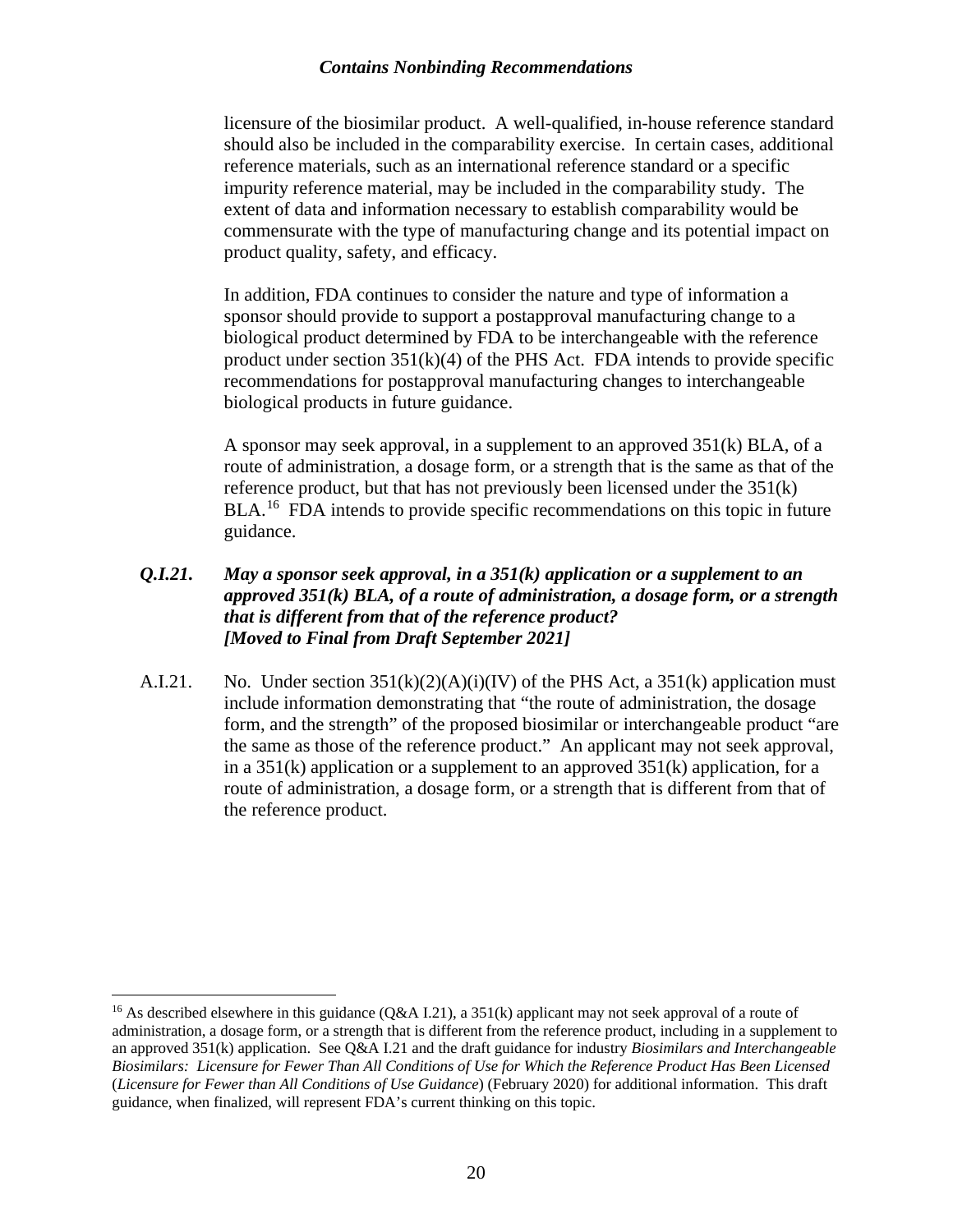# <span id="page-24-0"></span>*Q.I.22. May a sponsor seek approval, in a 351(k) application or a supplement to an approved 351(k) BLA, for a condition of use that has not previously been approved for the reference product? [Moved to Final from Draft September 2021]*

A.I.22. No. Under section 351(k)(2)(A)(i)(III) of the PHS Act, the 351(k) application must include information demonstrating that the condition or conditions of use prescribed, recommended, or suggested in the labeling proposed for the proposed biosimilar or interchangeable product have been previously approved for the reference product. A  $351(k)$  applicant may not seek approval, in a  $351(k)$ application or a supplement to an approved  $351(k)$  application, of a condition of use (e.g., indication, dosing regimen) that has not been previously approved for the reference product.

> Whether an applicant is seeking licensure of a proposed biosimilar product for all—or fewer than all—of the conditions of use licensed for the reference product affects which data and information from the reference product labeling should be incorporated into the proposed biosimilar labeling.[17](#page-24-2)

> > \* \* \* \* \*

# *Q.I.23. This question and its answer have been withdrawn.*

\* \* \* \* \*

- <span id="page-24-1"></span>*Q.I.24. May an applicant submit data and information to support approval of a proposed biosimilar or interchangeable product for an indication for which the reference product has unexpired orphan exclusivity? [Moved to Final from Draft September 2021]*
- A.I.24. When an applicant is seeking licensure for an indication for which the reference product has unexpired orphan exclusivity, an applicant should submit data and information to support approval of a proposed biosimilar or interchangeable product for this indication.<sup>18</sup> For example, an applicant may submit data and

<span id="page-24-2"></span><sup>&</sup>lt;sup>17</sup> For additional information, see FDA's guidance for industry *Labeling for Biosimilar Products*. As also stated in that guidance, FDA recommends that labeling for a biosimilar product incorporate relevant data and information from the reference product labeling, with appropriate modifications. Additionally, FDA's draft guidance for industry *Biosimilars and Interchangeable Biosimilars: Licensure for Fewer Than All Conditions of Use for Which the Reference Product Has Been Licensed*, states that although biosimilar labeling need not be identical to reference product labeling, deviations should be carefully considered to ensure that the condition or conditions of use prescribed, recommended, or suggested in the draft labeling for the proposed biosimilar product have been previously approved for the reference product (see section 351(k)(2)(A)(i)(III) of the PHS Act). This draft guidance, when finalized, will represent FDA's current thinking on this topic.

<span id="page-24-3"></span><sup>18</sup> As stated in FDA's guidance for industry *Considerations in Demonstrating Interchangeability With a Reference Product* (May 2019), FDA expects that applicants seeking to demonstrate interchangeability will submit data and information to support a showing that the proposed interchangeable product can be expected to produce the same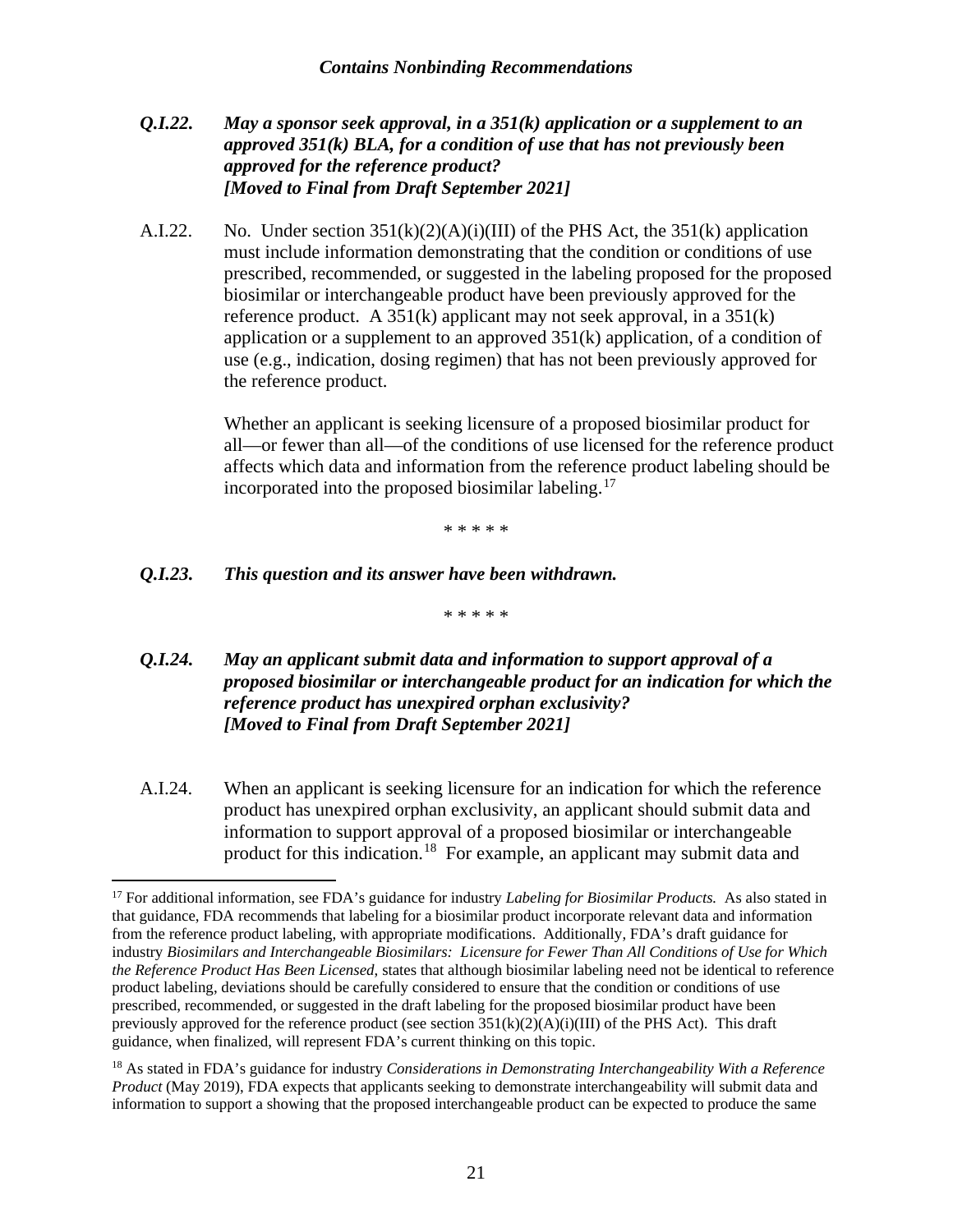information intended to provide sufficient scientific justification for extrapolation to support approval of a proposed biosimilar or interchangeable product for one or more indications, including an indication(s) for which the reference product has unexpired orphan exclusivity. In reviewing such information under section 351(k), FDA will not approve the proposed product for the protected indication(s). [19](#page-25-2)

# <span id="page-25-0"></span>**II. PROVISIONS RELATED TO REQUIREMENT TO SUBMIT A BLA FOR A "BIOLOGICAL PRODUCT"**

*Q.II.1. This question and its answer have been withdrawn. For information on the definition of "protein" in section 351(i)(1) of the PHS Act, see Final Rule on*  **Definition of the Term "Biological Product"** *(85 FR 10057, February 21, 2020) and 21 CFR 600.3(h)(6).*

\* \* \* \* \*

# <span id="page-25-1"></span>*Q.II.2. How is "product class" defined for purposes of determining whether an application for a biological product may be submitted under section 505 of the FD&C Act during the transition period? [Final April 2015]*

A.II.2. For purposes of section  $7002(e)(2)$  of the ACA, a proposed biological product will be considered to be in the same *product class* as a protein product previously approved under section 505 of the FD&C Act on or before March 23, 2010, if both products are homologous to the same gene-coded sequence (e.g., the INS gene for insulin and insulin glargine) with allowance for additional novel flanking sequences (including sequences from other genes). Products with discrete changes in gene-coded sequence or discrete changes in post-translational modifications may be in the same product class as the previously approved product even if the result may be a change in product PK.

> For naturally derived protein products that do not have identified sequences linked to specific genes and that were approved under section 505 of the FD&C Act on or before March 23, 2010, a proposed biological product is in the same product class as the naturally derived protein product if both products share a primary biological activity (e.g., the 4-number Enzyme Commission code for enzyme activity).

clinical result as the reference product in all of the reference product's licensed conditions of use. We update guidances periodically. For the most recent version of a guidance, check the FDA Drugs guidance web page at [https://www.fda.gov/regulatory-information/search-fda-guidance-documents.](https://www.fda.gov/regulatory-information/search-fda-guidance-documents)

<span id="page-25-2"></span><sup>&</sup>lt;sup>19</sup> See *Licensure for Fewer than All Conditions of Use Guidance* for information about timing of submissions for supplements seeking licensure for indications protected by unexpired exclusivity. This draft guidance, when finalized, will represent FDA's current thinking on this topic.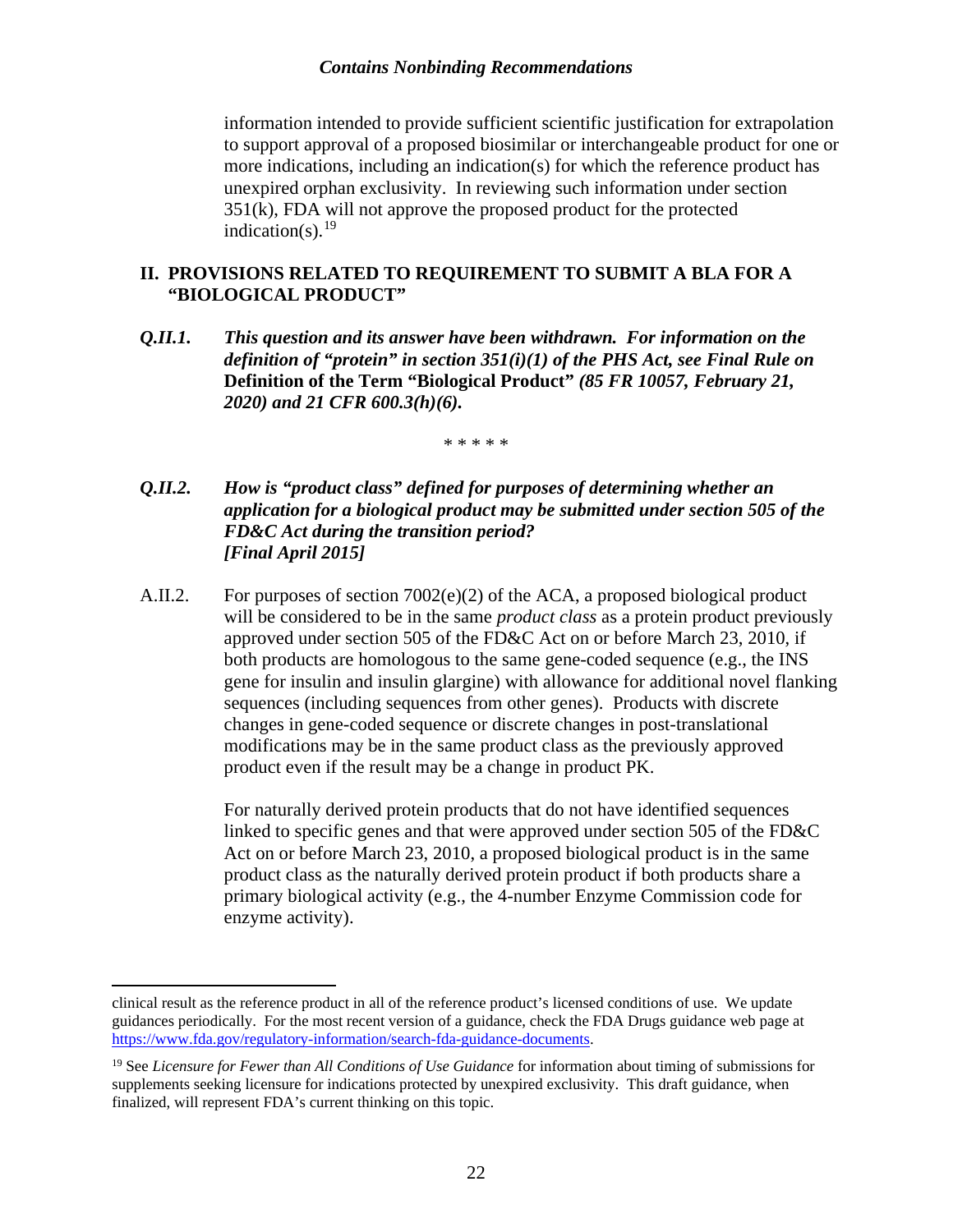However, for any protein product (whether naturally derived or otherwise), if the difference between the proposed product and the protein product previously approved under section 505 of the FD&C Act alters a biological target or effect, the products are not in the same product class for purposes of section  $7002(e)(2)$ of the ACA.

# <span id="page-26-0"></span>*Q.II.3. What type of marketing application should be submitted for a proposed antibody-drug conjugate? [Final December 2018]*

A.II.3. A BLA should be submitted for a proposed monoclonal antibody that is linked to a drug (antibody-drug conjugate). FDA considers an antibody-drug conjugate to be a combination product composed of a biological product constituent part and a drug constituent part (see 21 CFR 3.2(e)(1); 70 FR 49848, 49857–49858 (August 25, 2005)).

> CDER is the FDA center assigned to regulate antibody-drug conjugates, irrespective of whether the biological product constituent part or the drug constituent part is determined to have the primary mode of action. For more information, see section 503(g) of the FD&C Act; see also, e.g., Transfer of Therapeutic Biological Products to the Center for Drug Evaluation and Research (June 30, 2003), available at

[https://www.fda.gov/CombinationProducts/JurisdictionalInformation/ucm136265.](https://www.fda.gov/CombinationProducts/JurisdictionalInformation/ucm136265.htm) [htm;](https://www.fda.gov/CombinationProducts/JurisdictionalInformation/ucm136265.htm) Intercenter Agreement Between the Center for Drug Evaluation and Research and the Center for Biologics Evaluation and Research (October 31, 1991), available at

[https://www.fda.gov/CombinationProducts/JurisdictionalInformation/ucm121179.](https://www.fda.gov/CombinationProducts/JurisdictionalInformation/ucm121179.htm) [htm.](https://www.fda.gov/CombinationProducts/JurisdictionalInformation/ucm121179.htm)

To enhance regulatory clarity and promote consistency, CDER considered several factors to determine the appropriate marketing application type for antibody-drug conjugates, including the relative significance of the safety and effectiveness questions raised by the constituent parts, particularly the highly specific molecular targeting by the antibody to a cell type, cellular compartment, or other marker at the site of action (as distinguished from mere alteration of systemic PK).

In light of such factors, CDER considers submission of a BLA under section 351 of the PHS Act to provide the more appropriate application type for antibody-drug conjugates.

Sponsors seeking to submit a BLA for a proposed antibody-drug conjugate may contact CDER's Office of New Drugs at 301-796-0700 for further information.